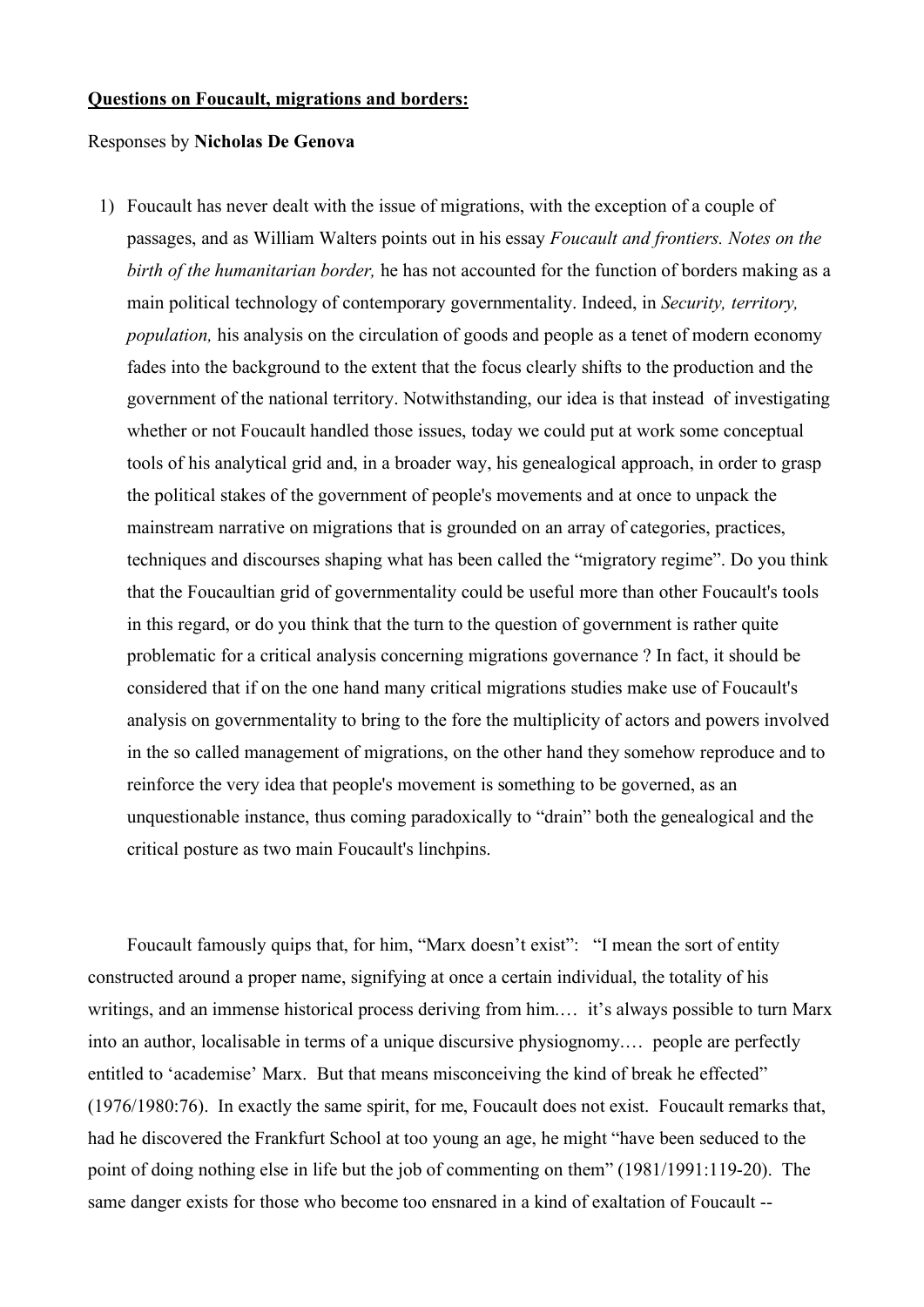surrendering intellectual creativity for a lifetime of exegesis, reverence, and orthodoxy -- precisely in violation of the critical spirit of Foucault himself, and thus misconceiving the kind of rupture he introduced. The refreshing vitality and great importance of William Walters's discussion of "Foucault and Frontiers" is precisely his candid impatience with a pervasive shortcoming in much of the Foucauldean scholarship: the reluctance to engage with *the limits* of Foucault's thought (2011:143) and the veritable inadequacy of the extant Foucauldean "vocabulary of power" to map the newly reconfigured or emergent formations of power, particularly with respect to borders and regimes for the government of migratory mobility (139). In this manner, Walters rightly underscores Foucault's emphatic concern to devise analytical and methodological tools that others may deploy pragmatically and tactically -- indeed, as *weapons* -- however we may desire (142; see Foucault 1994:523).

In this regard, there is nothing inherently critical or uncritical about the application of any particular Foucauldean concept, such as governmentality. It is entirely a matter of *how* one uses the concept. The proposition that human mobility, or specifically the mobility of migrants, is an object to be governed can, indeed, be a very radical one -- precisely to the extent that it serves to *problematize* government and what Foucault called *raison d'État*. One plainly discerns this radicality in the very important closing remarks to the concluding lecture in *Security, Territory, Population*, where Foucault speaks of "counter-conducts … that make it a principle to assert the coming of a time when … the indefinite governmentality of the state will be brought to an end … when civil society can free itself of the constraints and controls of the state." Such a "revolutionary" eschatology," Foucault continues, involves demands whose meaning is that the basic needs of the population must supplant and subvert "the rules of obedience," and thus will take the form of an "absolute right to revolt, to insurrection ...to revolution itself." Here, Foucault is clear that this is no juridical sort of "right." Rather, it is achieved only through its exercise, as a practice of freedom. "Breaking all the bonds of obedience," he asserts, "the population will really have the right … to break any bonds of obedience it has with the state …." In effect, the hitherto governed population affirms that "my law … the law of my very nature as population, the law of my basic needs, must replace" the law, rules, and rationality of the state, and the presumed truth that it possesses with regard to the population (2004/2007:356). Hence, the counter-conduct of the governed finally posits "the idea of a society transparent to itself and possessor of its own truth" and, by implication at least, contends that "the truth of society, the truth of the state, of *raison d'État*, is no longer to be possessed by the state itself …" (357).

I think that we can very productively theorize "irregular" or "illegal" cross-border migratory mobility along these lines. Whether as "a" population, or numerous distinct populations, or a part of the "the" population, migrants may be understood to disregard, if not actively subvert, "the rules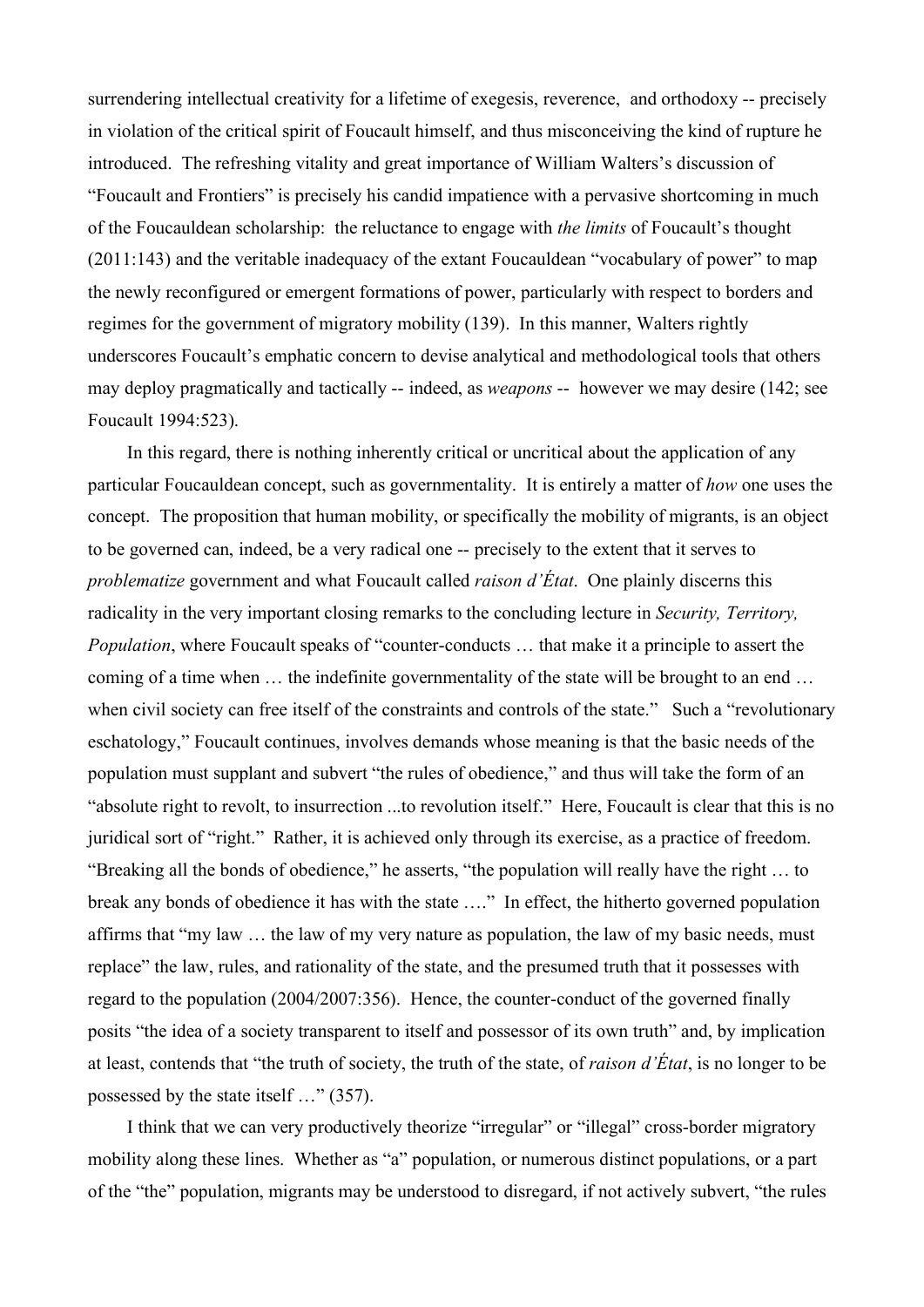of obedience" of which Foucault speaks by prioritizing of their own basic needs and requirements. This, of course, is not to romanticize migrants as a presumptive revolutionary subject, but rather to discern in migrant practices and struggles an instance of what Foucault's contemporaries, the Situationists (Debord, Vaneigem), theorized as "the revolution of everyday life." Indeed, when Foucault speaks of "a crisis of 'government'," he refers explicitly to "particular and diffuse forms of resistance, sometimes in revolt over questions that regard, as a matter of fact, daily life" (1981/1991:176). This may also be what Foucault had in mind when, quoting Victor Hugo, he depicted crime as "a *coup d'état* from below" (1974).

It is noteworthy, nonetheless, that we may detect a rather vexing equivocation in Foucault's language here. He transposes "population" into "the nation," and uses "(civil) society," "population," and "the nation" more or less interchangeably. Thus, there is a strong residue of methodological nationalism evident here, in the exact place where we might seek to fruitfully redeploy for border studies Foucault's conceptualization of the inseparability of "the history of the governmental *ratio*" and "the history of the counter-conducts opposed to it" (357). Alongside the famous "governmentalization of the state" (Foucault 1978/1991:104; cf. 2004/2007:110), therefore, we must inquire also into the historical specificities of *the nationalization of the population*. This question cannot be adequately examined unless we consider the related historical question of how the state itself has come to be so ubiquitously nationalized (Balibar 1991:90-92; see, however, Foucault 1997/2003:222-26). Hannah Arendt refers to this process, somewhat misleadingly, as "the conquest of the state by the nation" (1951/1968:230). Nevertheless, in Arendt's account, nationalism becomes "the precious cement for binding together a centralized state and an atomized society" and substantiates a vital connection between individuals and the state, which would now be taken to embody the will of the nation (231). Here, I think, we have an important anticipation of some of Foucault's key insights into the two "great technological core[s] around which the political procedures of the West transformed themselves": on the one hand, the question of governmentality's targeting of the population (bio-politics), in a complex inter-relation with discipline's "discovery of the individual and the body amenable to dressage" (anatomo-politics), on the other (1976[2007:161]). In my reading, Foucault posits these analytically distinct configurations of power as being always and necessarily inextricably co-constituted, historically. Foucault refers to these "individualization techniques and ... totalization procedures" within the modern state as "a tricky combination," unforeseen in human history (1982:782). Therefore, I am hesitant about the notion that the grid of governmentality should be deemed "more useful" than other analytical tools that we might borrow from Foucault -- at least, not in any exclusionary sense - - because I do not believe that governmentality is sufficient, for instance, without discipline - especially in the context of border regimes that are so extravagantly individualizing and disciplinary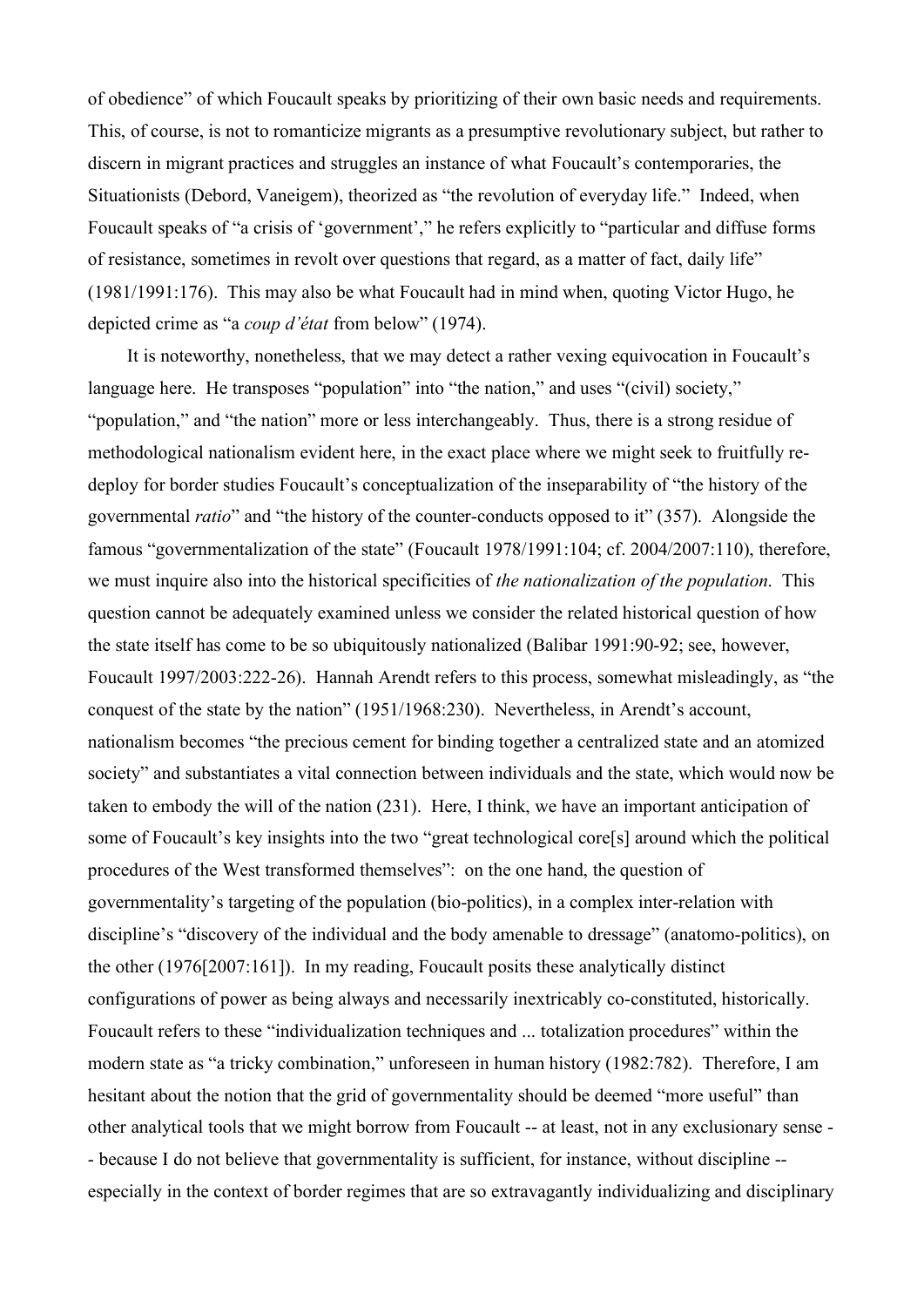in their effects (De Genova 2002; 2010a).

To my knowledge, Foucault never formulates this question of "the pastoral power" of the modern state, which simultaneously invests both individuals and populations, in terms of the historical salience of nationalism. Notably, Foucault recognizes the idea of the nation as a disruptive principle that unsettles the statist organization of historical discourse (1997/2003:142-43; 217-28), such that "history is no longer the State talking about itself" but rather the nation "as the object of its own historical narrative" (142). And in this regard, Foucault also notes importantly the discrepancy between a discourse that confines the nation within the frontiers of the state versus another one in which the nation "does not stop at the frontiers" but instead exceeds them, and may even "move from one frontier to another" (142). I do not believe that there is, however, any systematic discussion connecting these insights to the questions of population that predominate in Foucault's thinking about governmentality. Hence, in order to adapt Foucault's insights into governmentality to the question of nation-state spaces and their borders, we must interrogate and revise the inherent analytical vagueness of the concept of population, the ambiguity of which can be quite productive while also lending itself nevertheless to lapses into a rather uncritical methodological nationalism. In this regard, I suspect that it would be very productive to more carefully pursue an investigation into the ways that Foucault could be read in conversation with another of his contemporaries, Henri Lefebvre, who in his landmark study *The Production of Space*  writes: "Each new form of state … introduces … its own particular administrative classification of discourses about space … and people in space" (1974[1991:281]).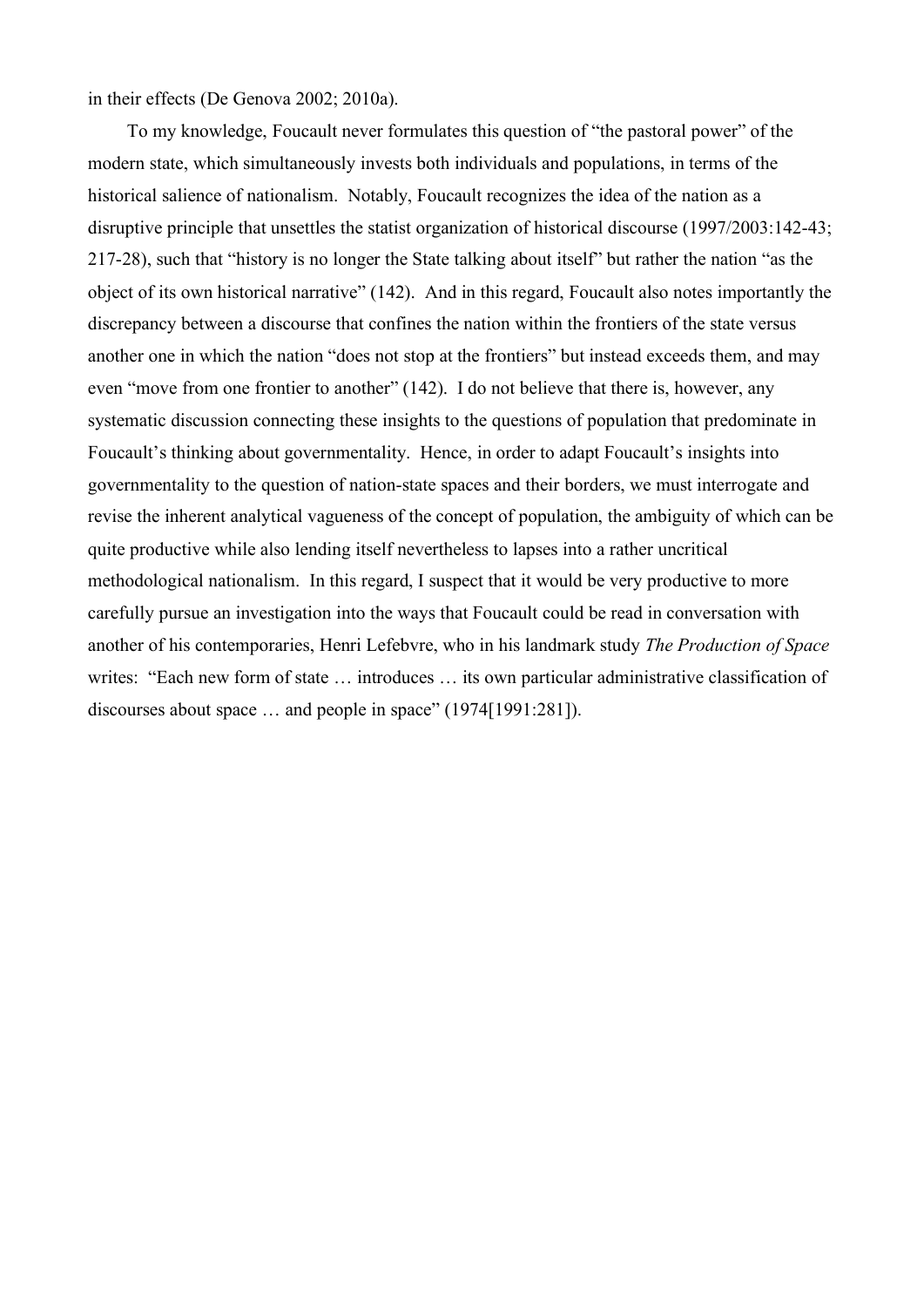2) In *The birth of biopolitics* Foucault accounts for the migrant as a human capital. Today such a reading is certainly confirmed insofar as we tackle the "high skilled migrations" all over the world. But at a closer analysis, we see that agencies like the International Organisation for Migration plainly aims at producing and presenting also the low skilled migrants as responsible subjects whose social and economic capital needs to be enhanced and channelled. However, assuming such a discourse ultimately means to legitimize the "delirium" of migrations policies: indeed, a quite substantial discrepancy is always at stake between the discursive regime of migration governance and the materiality both of administrative measures apt to block and filter migrants or to let them die into the sea, and of migrants' practices themselves which constantly exceed spaces and vocabulary of governmentality. Secondly, the point would be to make visible the huge different effects that the present government of human mobility give rise to, namely the different subjectivities that are produced by governmental technologies, so that the model of the human capital maybe cannot be addressed to all migrants: after all, the government of people's movements works through processes of "differential inclusion" and by tracing at the same time a quite clear-cut partition between people who can freely move and those who cannot.

The question of "human capital" has to be handled delicately. Foucault's critique of the neoliberal theory of "human capital" interrogates the manner in which wage laborers are re-figured as "autonomous entrepreneurs with full responsibility for their own investment decisions … the entrepreneurs of themselves" (Lemke 2001:199; cf. Foucault's lecture of 14 March 1979, in Foucault 2004/2008:215-37). However, it is easy to misread Foucault here, because he is formulating a critical discourse that very perilously mimics the dominant neoliberal discourse that has by now become hegemonic. When Foucault proclaims that "labor comprises a capital" or that "the worker is a machine" (2004/2008:224) -- and of particular interest for us, "the migrant is an investor" (230) -- we have to bear in mind that Foucault is rhetorically implementing the neoliberal perspective that he is otherwise critiquing. He makes this explicit in the subsequent lecture (21 March 1979), with regard to crime and the role of law as a mechanism that connected penal practice with "the problem of economy" (249): "Anyway, this is how I would see things *were I to adopt a possible neo-liberal perspective* on this evolution" (250; emphasis added); "You can see that this is basically the same kind of shift of point of view as that carried out with regard to human capital and work…. The subject is considered only as *homo œconomicus*…. It simply means that economic behavior is the grid of intelligibility…. It also means that the individual becomes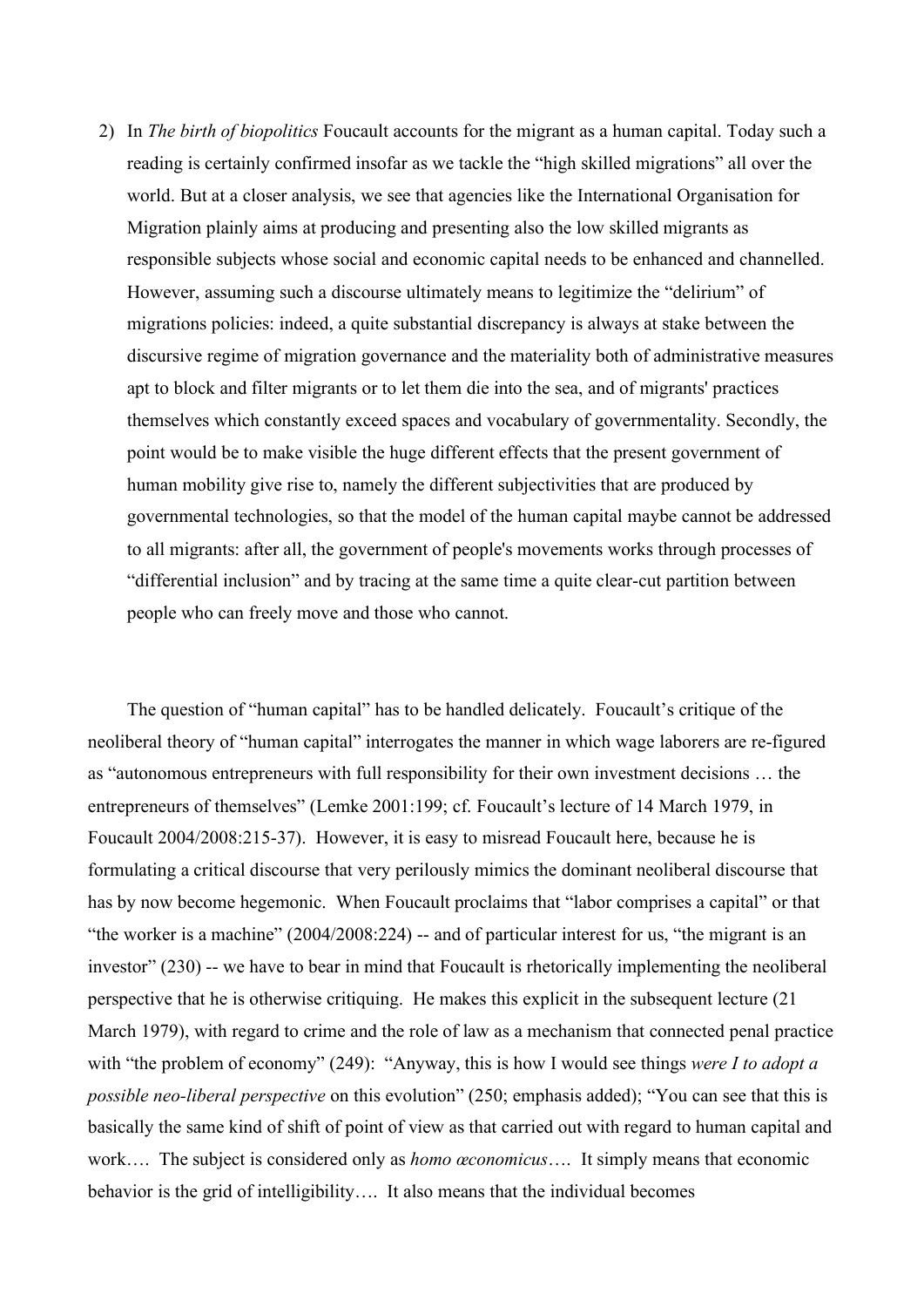governmentalizable … to the extent, and only to the extent, that he is *homo œconomicus*…. But this does not mean that every individual, every subject is an an economic man" (252-53). Instead, Foucault is discussing "an attempt to decipher traditionally non-economic social behavior in economic terms," which "involves criticism of the governmentality actually exercised which is … a market criticism, the cynicism of a market criticism opposed to the action of public authorities" (246), and "could be called an 'economic positivism'" (247). Elsewhere, in an aside, Foucault likens this neoliberal perspective to "science fiction" which is nevertheless "a kind of problematic that is currently becoming pervasive" (227).

In short, in my reading, Foucault does *not* account for the migrant as "human capital." From the standpoint of capital, as Marx demonstrated long ago, all labor is apprehensible as capital (and not only highly skilled or professional labor). Indeed, the neoliberal theory of "human capital" that so interests Foucault is posited, he contends, as a corrective to the abstraction of labor attributed to a shortcoming of classical economic theory, which left a "gap or vacuum in its theory" into which rushed "a whole philosophy, anthropology, and politics, of which Marx is precisely the representative" (221). The neoliberal perspective that Foucault dissects is precisely such a capitalist standpoint, nevertheless, imposing a narrowly economic grid of intelligibility on the figure of labor. What interests Foucault, it seems to me, is how this neoliberal grid might invest subjects, and how it incorporates labor into economic analysis not as an object but "as an active economic subject" (223).

Certainly, contemporary regimes for the government of migration have a pronounced stake in responsibilizing migrants as individuals (and this absolutely includes those migrants whose movement is illegalized), while also channeling and managing the larger configurations of the mobility of populations. And it is precisely apt here to recognize this as a process of what Mezzadra and Nielson call "differential inclusion" (2008; 2013), or of what I, referring more specifically to migrant "illegality," have called "inclusion though illegalization" (2002) or "inclusion through exclusion" (De Genova 2008; 2008; 2010a; 2010b; 2012b; n.d.). These concepts direct our scrutiny precisely toward the incorporation of *labor*, which is at the center of what so intrigued Foucault in his examination of the neoliberal discourse of "human capital." But we would be terribly misguided to confuse that narrowly economistic grid of intelligibility with Foucault's critical analysis of it.

Finally, the problem for border studies of a sort of rationalization and legitimization of the "delirium" or incoherence of the various schemes for the management and government of migration is one that often creeps into analyses framed in terms of governmentality. This one-sidedness misses a crucial implication of one of Foucault's most important insights into "government": that its end is the employment of tactics, and "even of using laws themselves as tactics -- to arrange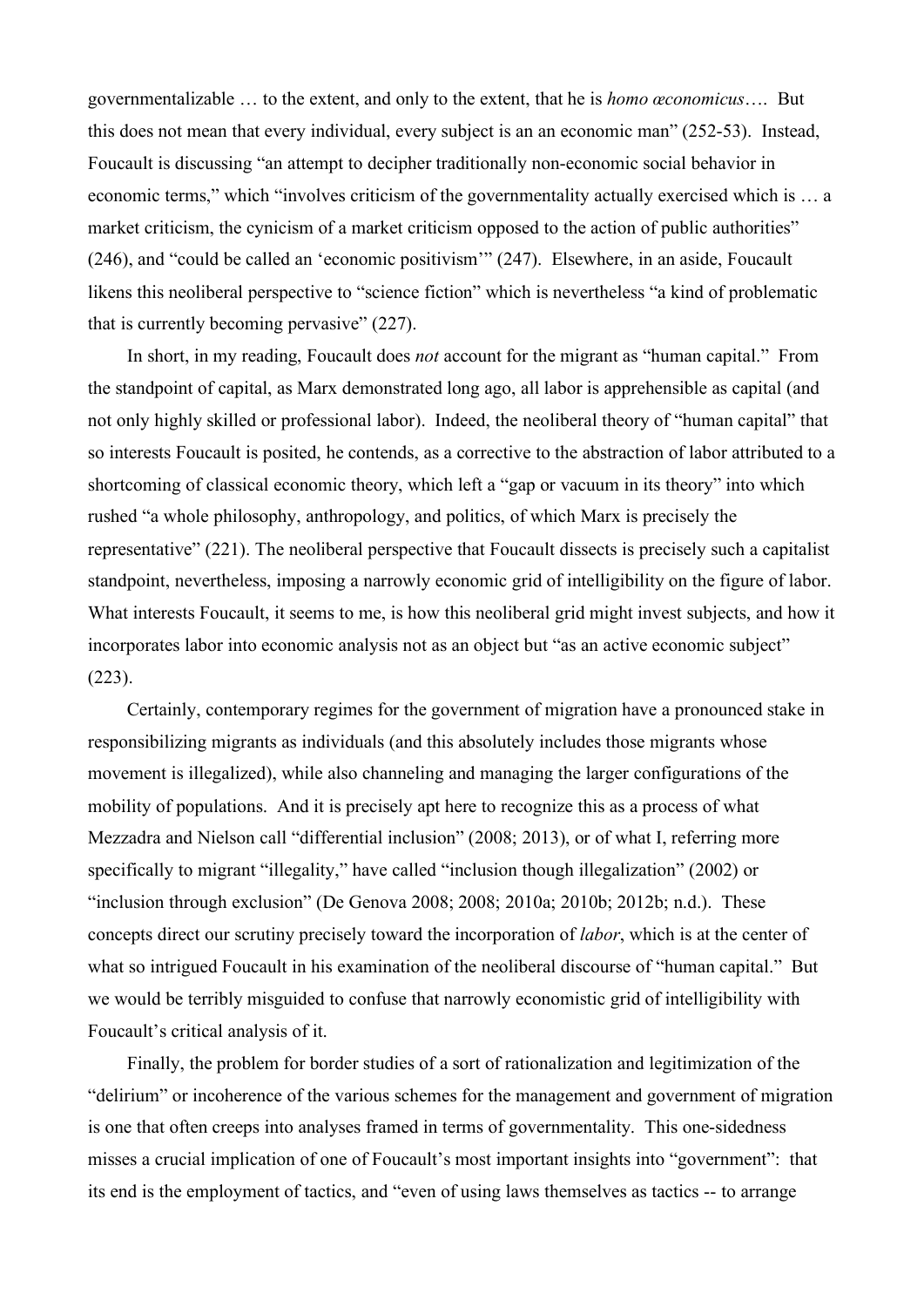things in such a way that … such and such ends may be achieved" (1978/1991:95). In this way, government is oriented to "a plurality of specific aims" rather than to any "common good" (95). Thus, the emphasis on tactics, as I read Foucault, in part refers us back precisely to "counterconducts," resistances, opposition -- and more generally, to what Foucault, following Marx, recognizes to be a plurality of distinct and localized powers (1976[2007:156]), which are essentially *productive* (157). In the context of borders, then, this tactical quality of governement requires that we account for the subjectivity and autonomy of migration. Indeed, inasmuch as these larger questions of subjectivity and autonomy also implicate individuals as autonomous subjects, this is what Foucault found so intriguing about the neoliberal preoccupation with "human capital," especially with respect to the migrant: "The mobility of a population and its *ability to make choices of mobility* ... enable the phenomena of migration to be brought back into economic analysis, not as pure and simple effects of economic mechanisms which extend beyond individuals and which, as it were, bind them to an immense machine which they do not control, but *as behavior* ..." (2004/2008:230; emphases added). Thus, the revised (neoliberal) figure of *homo œconomicus*, for Foucault, is of interest primarily insofar as it operates as a grid of intelligibility that supplies "the surface of contact between the individual and the power exercised on him … the principle of the regulation of power over the individual … the interface of government and the individual" (252- 53).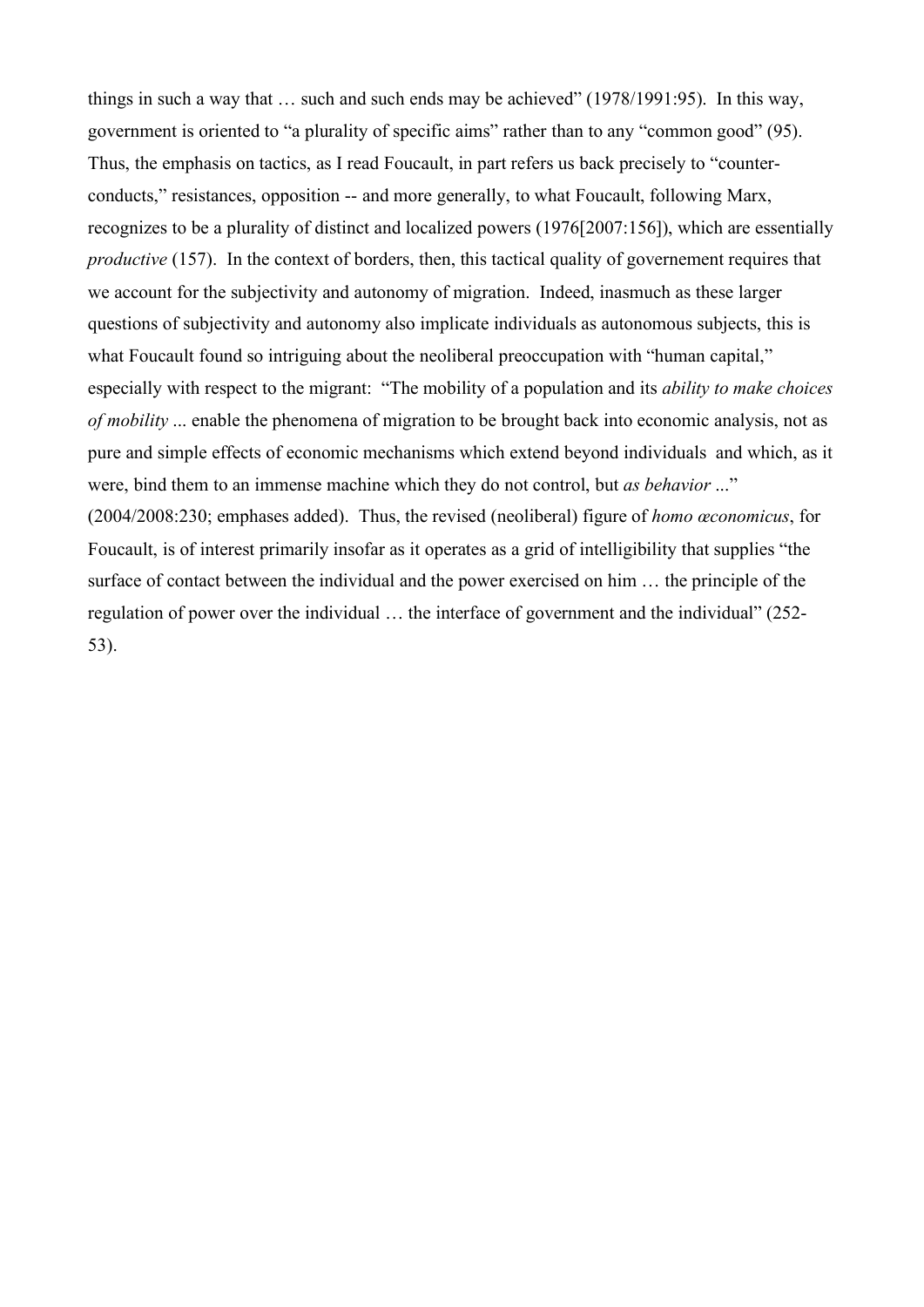3) Foucault's analysis on resistances constitutes by far one of the most useful aspects of his toolbox for critical studies on migrations which look at migratory practices not as mere responses to economic push-pull factors but rather as movements which disrupt the ordinary political regime of discourses and practices. /In fact, as it's well known, according to Foucault no power relation can be done without resistance and this latter is not (only) a reaction or a subtraction to power's exercise, since governmental technology itself is constantly forced to rearrange its strategy face to practices, movements and bodies: "we must situate power relations within the struggles" Foucault stated in 1978 and not supposing that there is power on the one side and resistances on the other, so that power itself is nothing but "the snapshot of multiple struggles and continuous transformations". Along with that, a Foucaultian perspective on migrations enables us to shift the attention from claims to rights to the materiality of migrants' struggles and demands that very often do not address the sphere of laws and cannot be placed within claims to citizenship. Nevertheless, we should not overstate the autonomy of those practices, come to overlook the violence of bordering techniques and the extreme difficulty for migrants to gain a leeway from power's grasp, devising strategies of survival or, "strategies of existence". How do migrants' struggles could be articulated with other social struggles without overlooking their specificity? Or should we avoid to recodifie them through traditional political language, in order not to loosen their political disruptive force?In our account, migrants' practices have the peculiarity to target very immediate and specific issues and at the same time to radically challenge the governmental paradigm of human mobility at large. That is to say, very specific movements and claims that, just starting from that specificity, somehow unsettle the partitioning between those who could move and those who cannot.

"Localizing problems is indispensable," Foucault explains, "for theoretical and political reasons. But that doesn't mean that they are not, however, general problems.... It is quite true that I localize problems, but I believe that this permits me to make others emerge from them that are very general" (1981/1991:152-53). Referring to his own activist engagements, furthermore, Foucault translates this intellectual or methodological protocol into one for practical engagement as well. Against the "indomitable discursivity, that was the life of the universities" (particularly in the period following the events of May 1968 in France), he explains that he sought to act in ways that "posed problems in concrete, precise, definite terms, within a determinate situation" (139). Embedded here, in Foucault's reflections on his own intellectual and political practice, are cues with which one can discern the usefulness of his approach for articulating migrants' struggles with other social struggles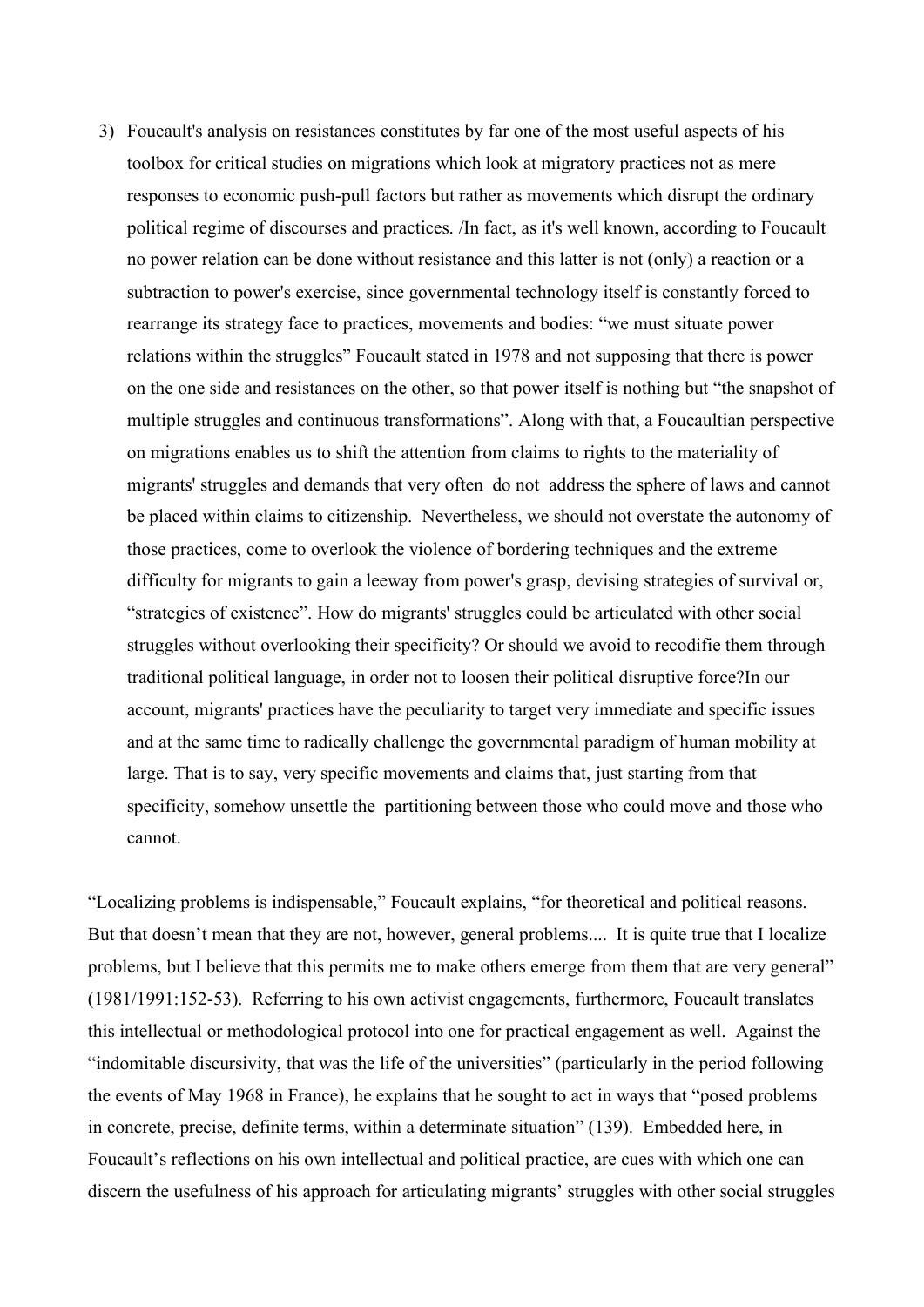without overlooking their specificity.

I have argued that the radical potential or disruptive force of some migrant struggles derives precisely from their affirmations of incorrigibility, and the refusal to codify themselves in the conventions of the political language of the state -- particularly, the discourses of "rights" and "citizenship" (De Genova 2009; 2010a; 2010c). In fact, migration and borders are areas of inquiry that, far from being merely marginal concerns, seem to me to be perfectly situated for pursuing an incisive critical scrutiny of such topics as state formation, sovereignty, citizenship, nationalism, racial formation, and so forth. Furthermore, the very specific targets of the diverse struggles of migrants do indeed challenge the broader paradigm for a government of human mobility at large, including on a transnational scale, but we could say that they have even wider generalizable ramifications -- because ultimately they pose the global problem of the relationship between the human species and the space of the planet (De Genova 2012a).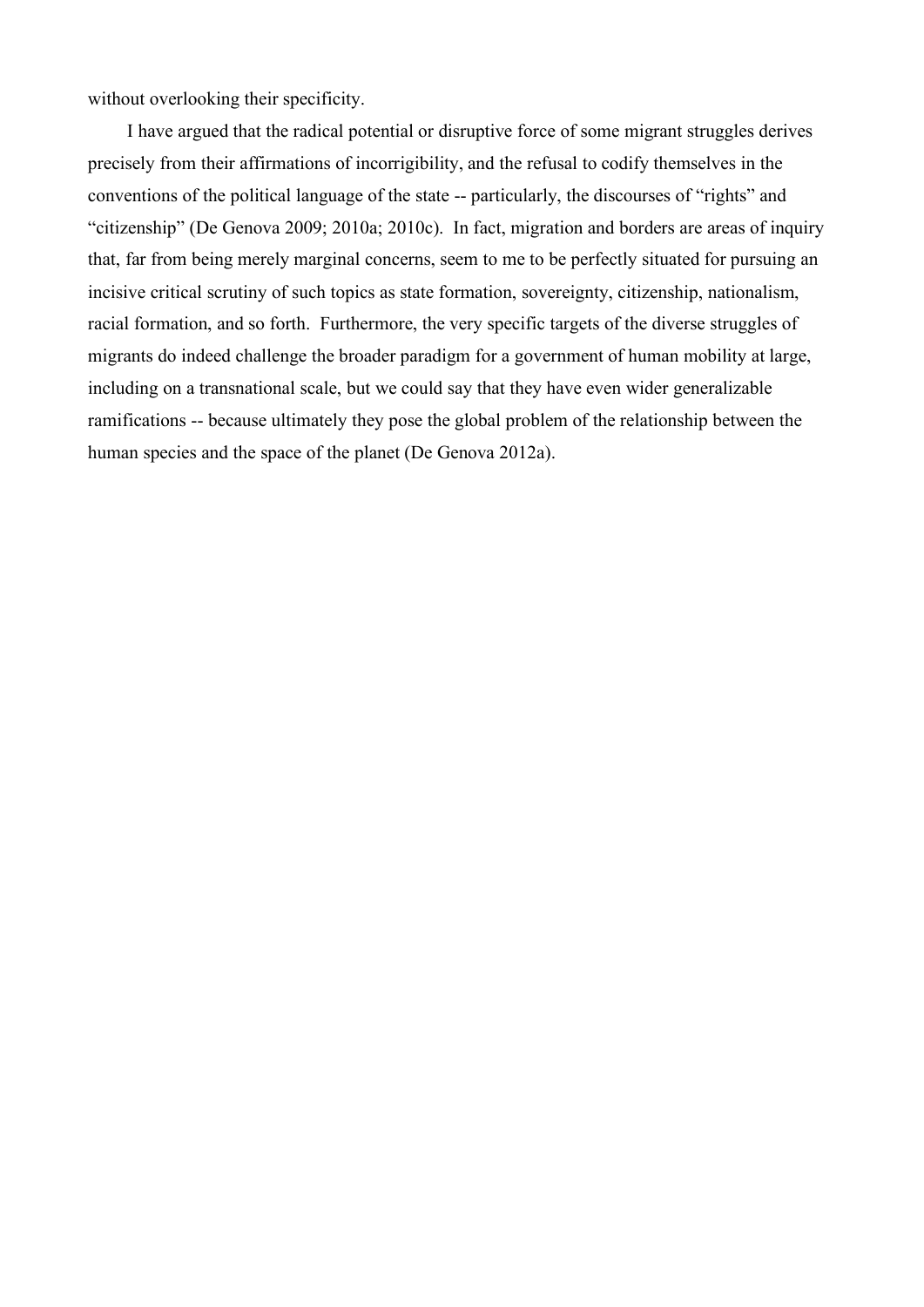4) Many migrations studies reference to Agamben's paradigm of the camp stressing the role of sovereign power in governing migrations. And Agamben analysis has also been used in political activism on borders and migrations in the late Nineties to denounce and to engage against immigrants detention centres. A Foucaultian approach to migrations policies entails, we believe, a quite different gaze, which neither focuses on institutions or on decision instances, nor look at the migrant as subject reduced by power to bare life. However, governmentality studies tend to overemphasise the transnational dimension of power's exercise coming to blur the still relevant function of States in the government of frontiers and also in setting up what De Genova calls the "border spectacle". To what extent have you articulated in your work Agamben's and Foucault's thought in your work? And as far as political activism is concerned, do you think that nowadays a Foucaultian approach to migrations could suggest us some useful and new ways or strategies to engage with this issue?

To start, it is important to recognize that Agamben's thought is in fact one kind of Foucauldean analysis. As you know, of course, Agamben's whole analysis is premised upon key insights from Foucault about biopolitics. It seems a bit like a kind of academic sectarianism to counterpose the two in such a stark and strident manner, a little reminiscent of what Foucault depicts bitterly as "the fragmentation of Marxism into small bodies of doctrine that pronounced excommunication upon one another" (1981/1991:141). Of course, this is not to disregard or trivialize significant differences and discrepancies between the two.

One of the most important contributions of Agamben's work has been to recuperate a critical sense of the enduring salience of sovereignty, inviting more orthodox Foucauldeans to address precisely one of the more vexing aspects of Foucault's work -- the pervasive relegation of considerations of sovereign power to a pre-modern era, or the acknowledgment of a modern, democratized (post-monarchical) reconfiguration of sovereignty (Foucault 1997/2003:37) that remains "absolutely incompatible" (35) and "increasingly in conflict" with "disciplinary normalizations" (39). To his credit, Foucault contends that while struggling against disciplinary power, we need to refuse to seek refuge in "the famous old formal, bourgeois right" (39) which is in fact "the old right of sovereignty" (40); indeed, Foucault provocatively characterizes this quest as a seeking "for a nondisciplinary power" (39). Nonetheless, in much of Foucault's work, sovereign power tends to be associated with the archaic, or even atavistic, residues of a pre-modern power, the historical persistence of which merely served, in effect, to disguise a newer type of power: "the techniques of domination involved in discipline" (37). To be fair, Foucault locates sovereignty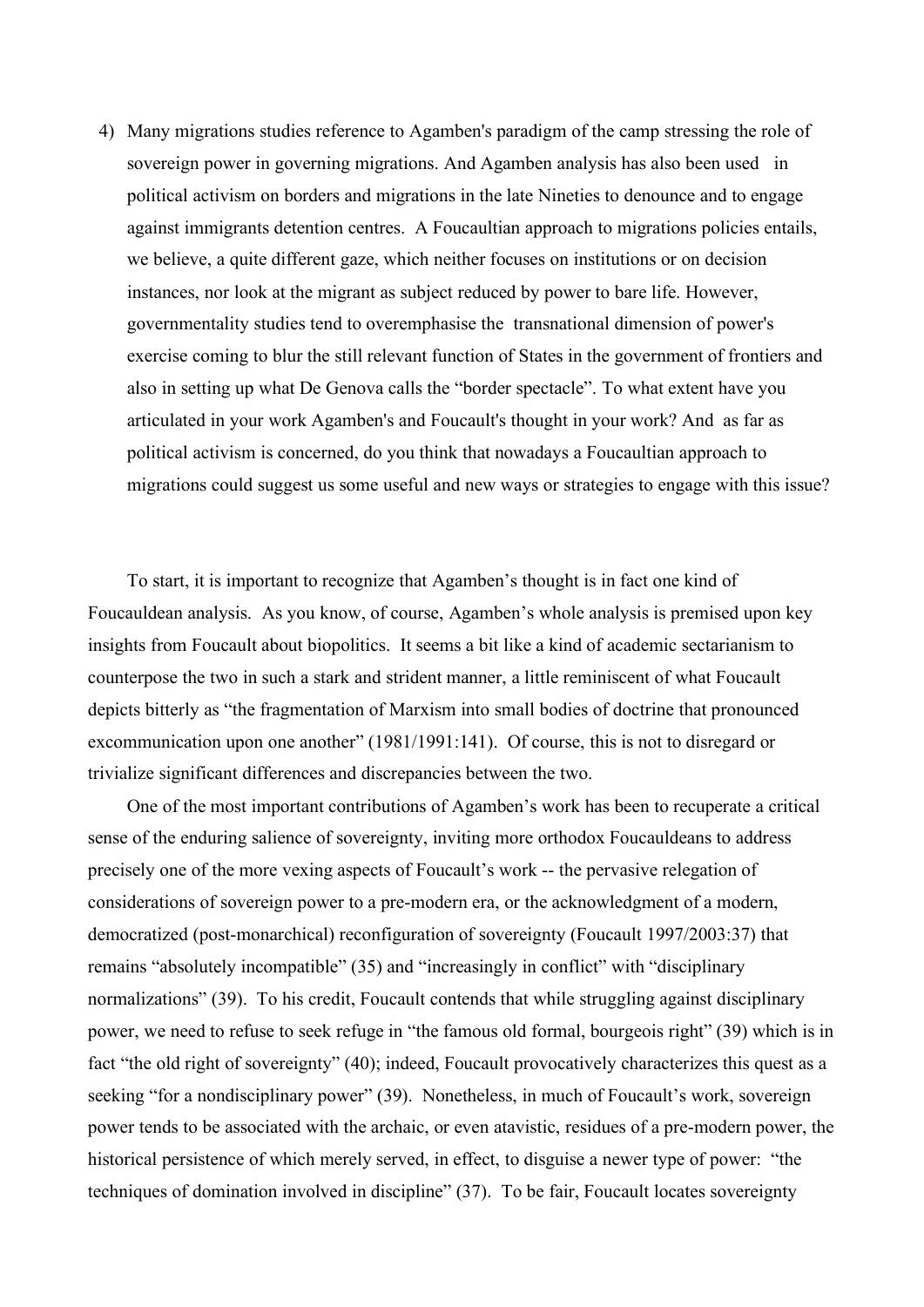alongside discipline as "the two things that constitute -- in an absolute sense -- the general mechanisms of power in our society" (39), but the polemical force of nearly all of his work tends to direct our critical scrutiny *away from* sovereignty, and it is a virtue of Agamben's work to compel us to address anew the salience of sovereign power in its distinctly modern forms, which however well or clumsily, he situates always in relation to key Foucauldean insights about bio-power.

I have indeed sought to address these tensions between Foucault's and Agamben's analyses in my own work; indeed, I have been inclined to read Agamben through Marx and *against* Foucault (De Genova 2010a; see also 2012a). For present purposes, however, I'd prefer to read Foucault *with* Marx. As Foucault himself declares: "It is impossible at the present time to write history without using a whole range of concepts directly or indirectly linked to Marx's thought and situating oneself within a horizon of thought which has been defined and described by Marx" (1975/1980:53). As I have already alluded in a previous response, Foucault makes quite remarkably explicit in the Bahia lecture that it was indeed by "revisiting" Marx's analysis in *Capital* (he says in Volume II, but I think that he must have been thinking in fact of Volume I) that he (Foucault) would "try to see how it is possible to do a history of powers in the West" (1976[2007:158]), and attributes to Marx "the fundamental elements of an analysis" concerned with "not just the representation of power, but of the real functioning of power … power in its positive mechanisms" (156). Now, reading Foucault with Marx and against Agamben, we could say that Agamben tends to flatten or marginalize precisely this heterogeniety and plurality of localized powers, each with its own historical and geographical specificity, which Foucault suggests was first captured by Marx.

Nonetheless, in Agamben's defence, I would argue that what he accomplishes is precisely what Foucault admired in the work of such thinkers as Nietzsche, Bataille, and Blanchot: the attempt "through experience to reach that point of life which lies as close as possible to the impossibility of living, which lies at the limit of the extreme … to gather the maximum amount of intensity and impossibility at the same time … 'tearing' the subject from itself in such a way that it is no longer the subject as such, or that it is completely 'other' than itself so that it may arrive at its annihilation, its dissociation" (Foucault 1981/1991:31). This is the real source of radicality in Foucault, and in my view, it perfectly captures what is so vital in Agamben's conceptualization of bare life. As with Foucault's remarks about his own books, "no mater how boring and erudite," Agamben's formulation of the problem of bare life and sovereign power "tears" us from ourselves, and precludes the possibility that we could ever go on being the same as before (Foucault 1981/1991:32). For, the condition of bare life itself is one to which, according to Agamben, virtually all of human existence has by now already been reduced (1996/2000:5). Furthermore, related to this "de-subjectifying" impulse, Agamben likewise calls into question "every attempt to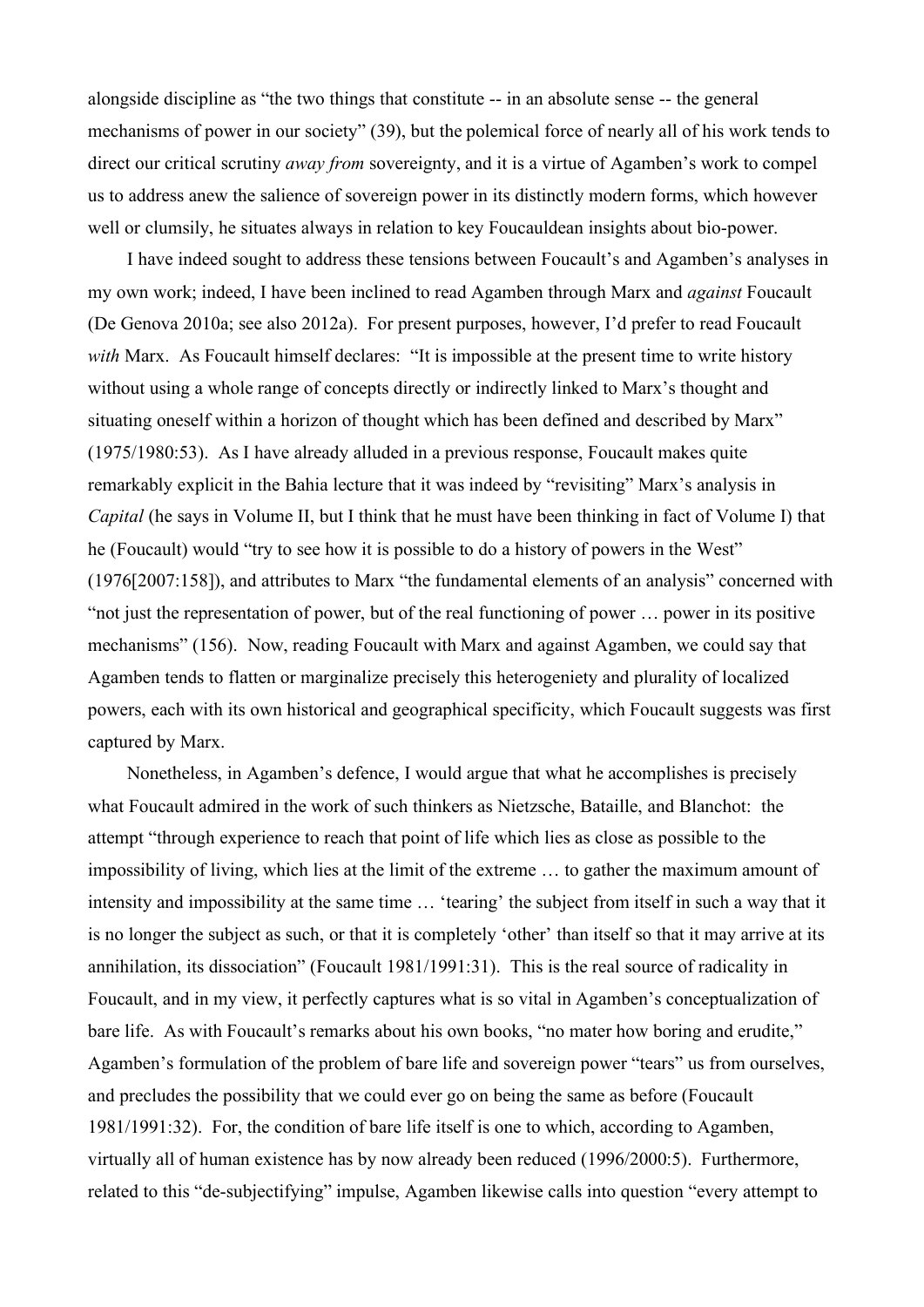ground political communities on something like a 'belonging,' whether it be founded on popular, national, religious, or any other identity" (1995/1998:181).

These key contentions in Agamben ought to suffice to verify that it is in fact an all-toocommonplace mis-reading of his work to see his conception of bare life as merely a figure of exclusion *in extremis* -- and this is precisely the misguided approach that has been wrongly applied in many studies of migration, border enforcement, and migrant detention. I read the concept of bare life in relation to Marx's conceptions of labor-power (De Genova 2010a) and species-being (De Genova 2012a). In light of this Marxian reading, we may indeed see a certain affinity, operating at different levels of analysis, between Agamben's formulation of bare life and Foucault's appreciation of discipline as precisely "a mechanism of power that made it possible to extract time and labor … from bodies" (Foucault 1997/2003:35-36), involving an "anatomo-politics of the human body" that "centered on the body as a machine: its disciplining, the optimization of its capabilities, the extortion of its forces ..." (Foucault 1976/1978:139).

As you note, however, there is a certain tendency in governmentality approaches to borders and migration that disregards the enduring and protracted salience of "national" states and thus, of their exercises of sovereignty, including of course the "Agambenian" features of the sovereign decision on the state of exception and the paradigm of the camp. These are brute realities that a Foucauldean approach to borders and migrations disregards at the risk of relegating itself to political irrelevance and a pedantic kind of theoretical preciousness and obscurantism. As I suggested at the outset, therefore, it may be helpful to begin to re-envision Agamben's insights as Foucauldean ones, and rather than uphold a false or, in any case, exaggerated dichotomy between the two, to begin to elaborate a more constructive creative synthesis between these approaches.

Finally, just as a brief note of clarification: my formulation of the Border Spectacle (De Genova 2002; 2005:242-49; 2012b; n.d.) -- whereby the extravagant theatrical performativity of border policing and immigration law enforcement perennially supplies a fetishized *scene* of "exclusion" that routinely conceals (but also selectively reveals) what I call the *obscene* of inclusion of migrants as (subordinate, illegalized) labor, while also systematically reifying migrant "illegality" as a fact of border transgression and thereby obfuscating the legal production of migrant "illegality" -- has been fundamentally elaborated through my reading of Guy Debord's concept of the society of the spectacle (see De Genova 2011; 2012b; n.d.), rather than Foucault's discussion of "the spectacle of the scaffold" in *Discipline and Punish* (1975/1979:32-69). Still, it is undeniable that Foucault's discussion of "illegalities and delinquency" (257-92) has supplied an often unspoken conceptual framework for my own thinking about migrant "illegality," and it is precisely the disciplinary dimensions of border policing and immigration law, with respect above all to the labor-power of migrants, that I think signal one of the most important potential Foucauldean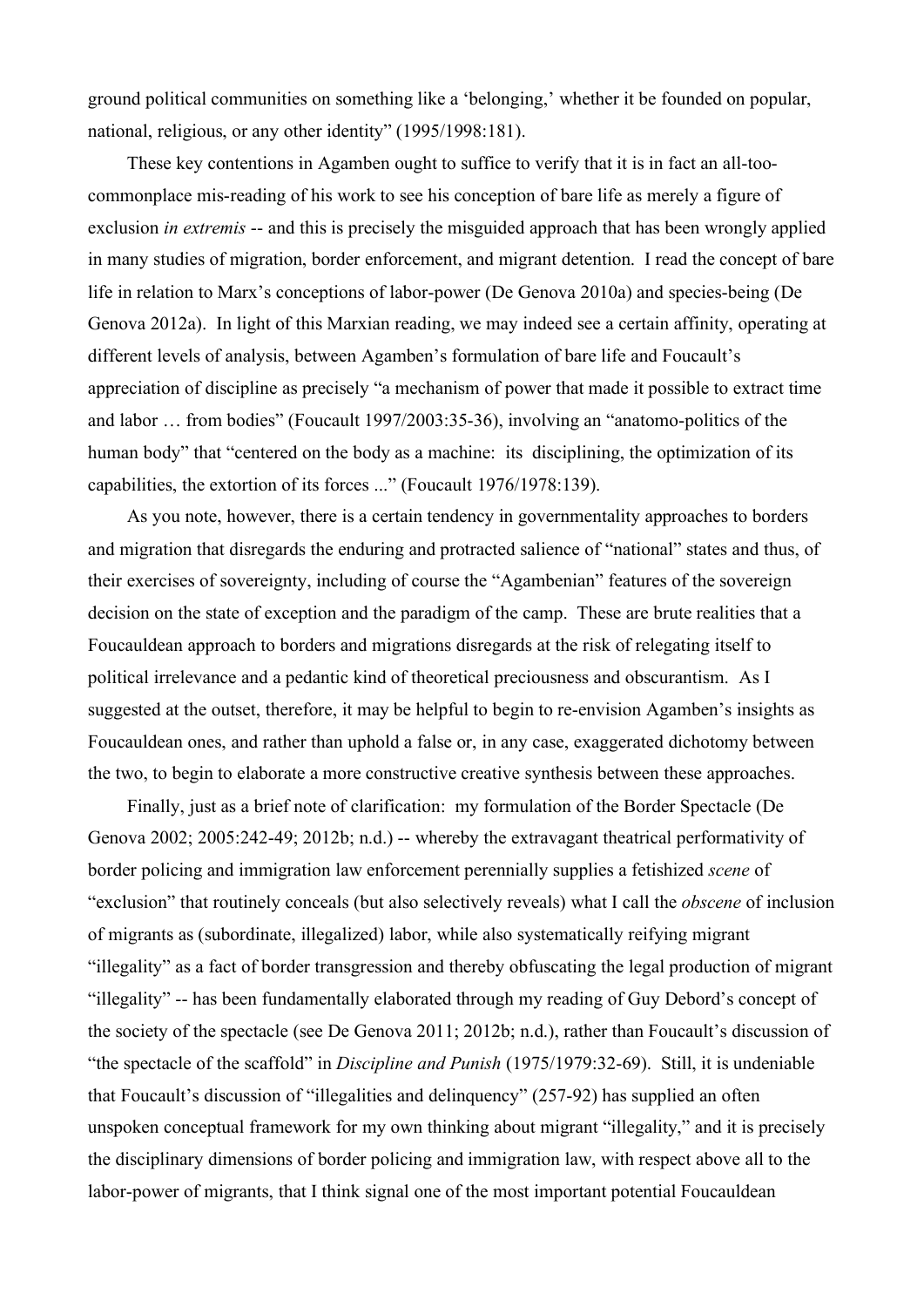contributions to problematizing an over-emphasis on borders narrowly construed as sites for sovereign acts of decision and exception. In this regard, William Walters makes an absolutely incisive point when he reminds us that one finds at the heart of *Discipline and Punish* an extensive examination of "practices of partitionment, segmentation, division, enclosure; practices that will underpin the ordering and policing of ever more aspects of the life of populations from the nineteenth century onwards," and thus, a remarkably original theorization of "what we might call the microphysics of bordering" (2011:158).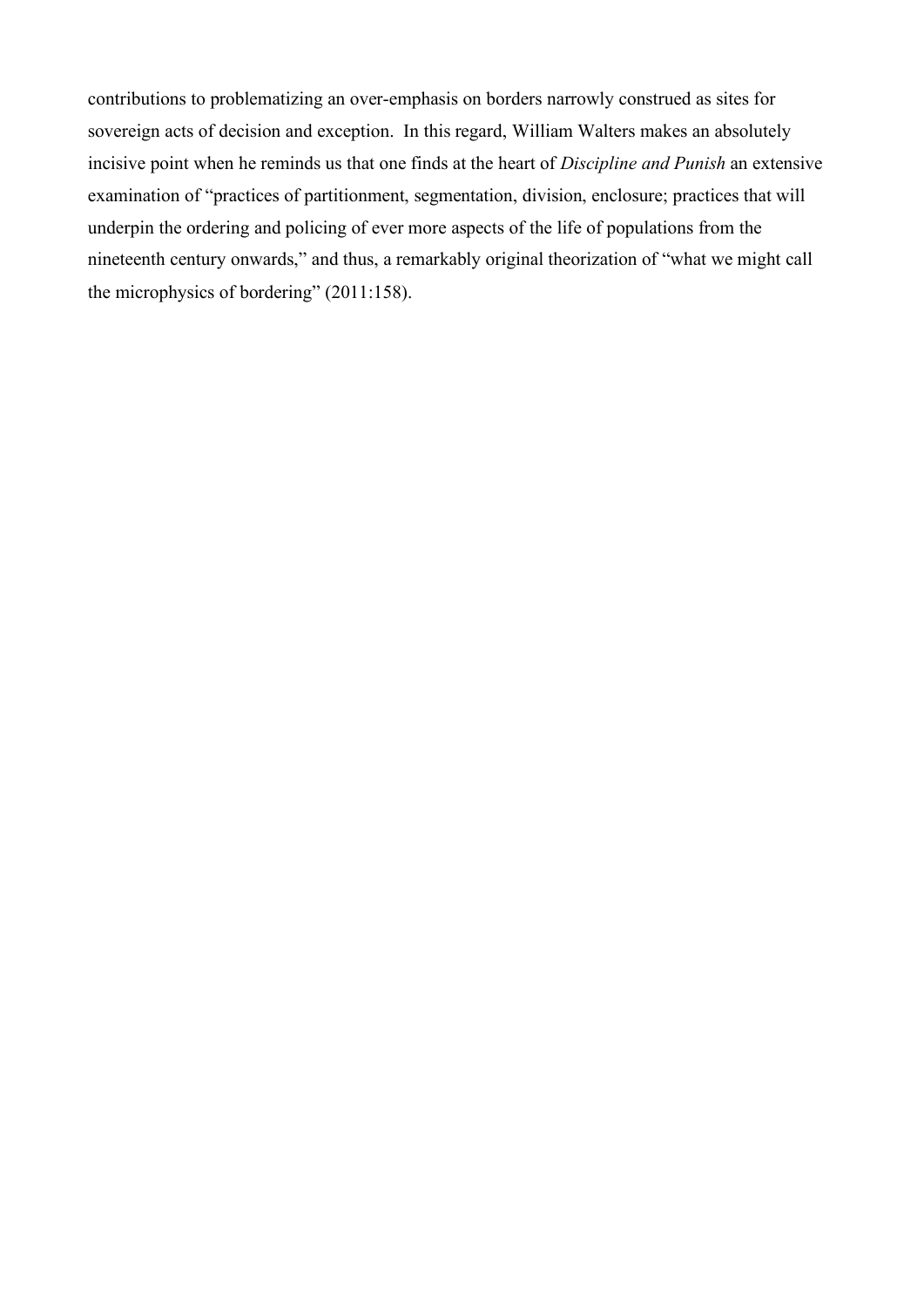5) The question of the regimes of truth is particularly relevant for Foucault. And his genealogy of the modern subject underlines the different functions that truth has historically played in producing the subject itself. For instance, as far as modernity is concerned, Foucault points out that the subject is required to tell the truth upon himself/herself. Now, a focus on migrations through a postcolonial gaze brings to the fore that different regimes of truth coexist also within a given space, since it's not the same mechanism of "truth therapy" that is at stake in the case of citizens or "illegal" migrants. For instance, the effects of individualisation produced by the regime of truth mentioned by Foucault seem not to work in the case of migrations governance: quite to the contrary, no truth is required to "bogus" migrants and its very subjectivity and biography are finally unravelled. Thus, starting from this coexistence of different regime of truth in our present, in your account do also resistances to a specific regime of truth could come from the "outside", that is from subjects who, like "bogus" migrants, are not governed through the same regime of truth?

It is possible that I have not understood this question in precisely the way that it was posed, but I am not convinced that it is helpful to imagine the postcolonial condition as one that implies a coexistence of heterogeneous and, by implication, incompatible or incongruous "regimes of truth." Is the Foucauldean concept of a "regime of truth" meant here to stand in as a more sophisticated (or at least, more fashionable) surrogate or euphemism for the concept of "culture"? If this is the case, then I think it is the wrong way to think about postcoloniality. Because we cannot adequately conceive of the postcolonial without first appreciating the substantive gravity and impact of the colonial, which has always been fundamentally about deeply consequential inter-relations and unforeseen interconnections -- a profoundly unequal, hierarchical, exploitative relationality and interconnection, without a doubt, and one that sustains and enforces differences and distinctions, indeed manipulates them and perverts them into exaggerated monstrosities, but a regime indeed that encompasses and incorporates them nonetheless into a systemic sort of relationality. This is what we have inherited from a global socio-political order of European and Euro-American colonialism and white supremacy -- a world of differences and an economy of racialized distinctions that remains, all the same, one world (see De Genova 2010b). So my concern is that it may recapitulate some of the familiar ideological commonsense of this postcolonial world to fall into the trap of thinking about postcoloniality in terms of culturalist incommensurability, identitarian pluralism, and so forth. This is exactly what a "regime" of truth implies, as I understand it -- a kind of economy of meanings as well as techniques and procedures associated with the verification of "truths," operating within the purview of a series of strategies, tactics, and relations of force deployed for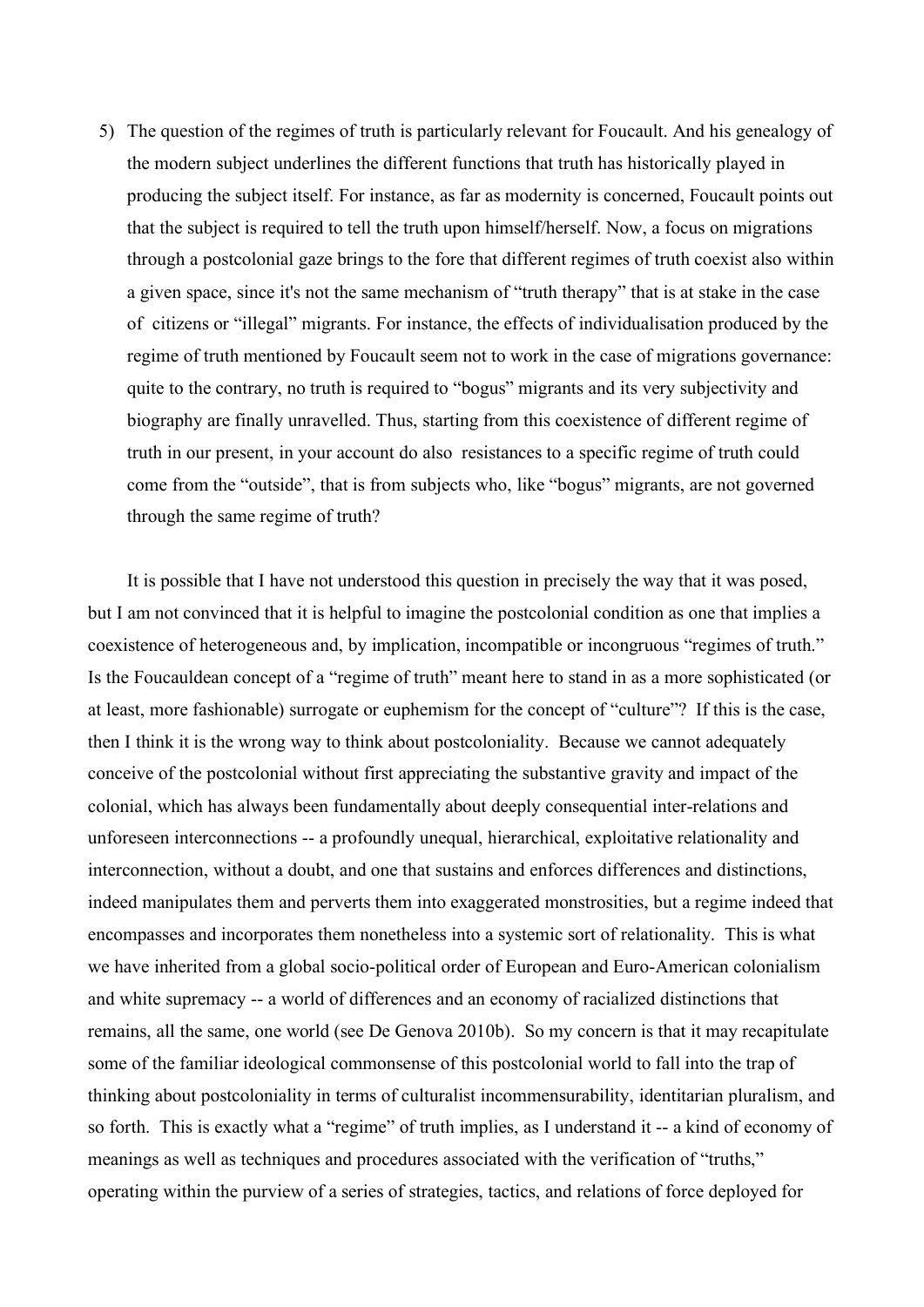governing the questions and regulating the propositions that may become apprehensible as "truths," such that "knowledge" is constituted always through the effects of power that circulate within such a regime (see, for example, Foucault 1977/1980:112). But while this necessarily involves sorting and ranking a vast plenitude of differences and specificities, it is nonetheless a regime -- or an economy, if you like -- only insofar as this plurality and heterogeneity are encompassed within a larger singularity.

The other equivocal feature of the way that the question is posed is to transpose this question of difference onto the juridical and socio-political distinction between citizen and "illegal" migrant. But here, too, we are speaking in fact, in each instance (for each nation-state), of a single legal economy in which the invidious inequalities of citizenship produce precisely these distinctions and disjunctures within a larger system, a singular regime of truth that includes the regimes of both "legality" and "illegality," extending from citizenship through all the varieties of migrant predicaments. Migrants, "illegal" as well as "legal," are governed precisely through the same regime that lends citizenship its substantive and meaningful socio-political quality (see, for example, De Genova 2007; 2009; 2010a). So the truth of one and the truth of the other are coconstituted and mutually reinforcing. To posit the sort of discontinuity that I detect in the question seems to me to fall into a (re-)fetishization of surface appearances, for as I have written, "'illegality' ... both theoretically and practically, is a social relation that is fundamentally inseparable from citizenship" (De Genova 2002:422; cf. 2010a). A regime of truth for the citizen could only be meaningful to the extent that it also included -- indeed, to the extent that it were predicated upon - the non-citizen. Likewise, for "national" identity and "foreign"-ness, "native"-ness and alienage, and so on.

Is there really no truth required of the allegedly "bogus" asylum-seeker or "illegal" migrant? To the contrary, the truths demanded of "illegal" or "irregular" migrants are located at the center of the wider processes sustaining the larger regime of citizenship and its borders. Inasmuch as the migrant is simultaneously answerable to numerous localized powers, the migrant is continuously subjected to (and subjected by) multiple modalities and technologies for the elicitation, extraction, and production of a differentiated spectrum of biographical or subjective "truths." In this sense, yes, there are numerous regimes of truth that operate upon the predicament of migrants of all sorts, corresponding to the plurality of localized powers with which they are ensnared and engaged (not least their own productive power and creative capacity as labor; see De Genova 2010a). And yet, in this most crucial sense, the resistances of migrants *never* come from "outside" but rather are always immanent to these postcolonial, racialized, transnational, cross-border labor relations.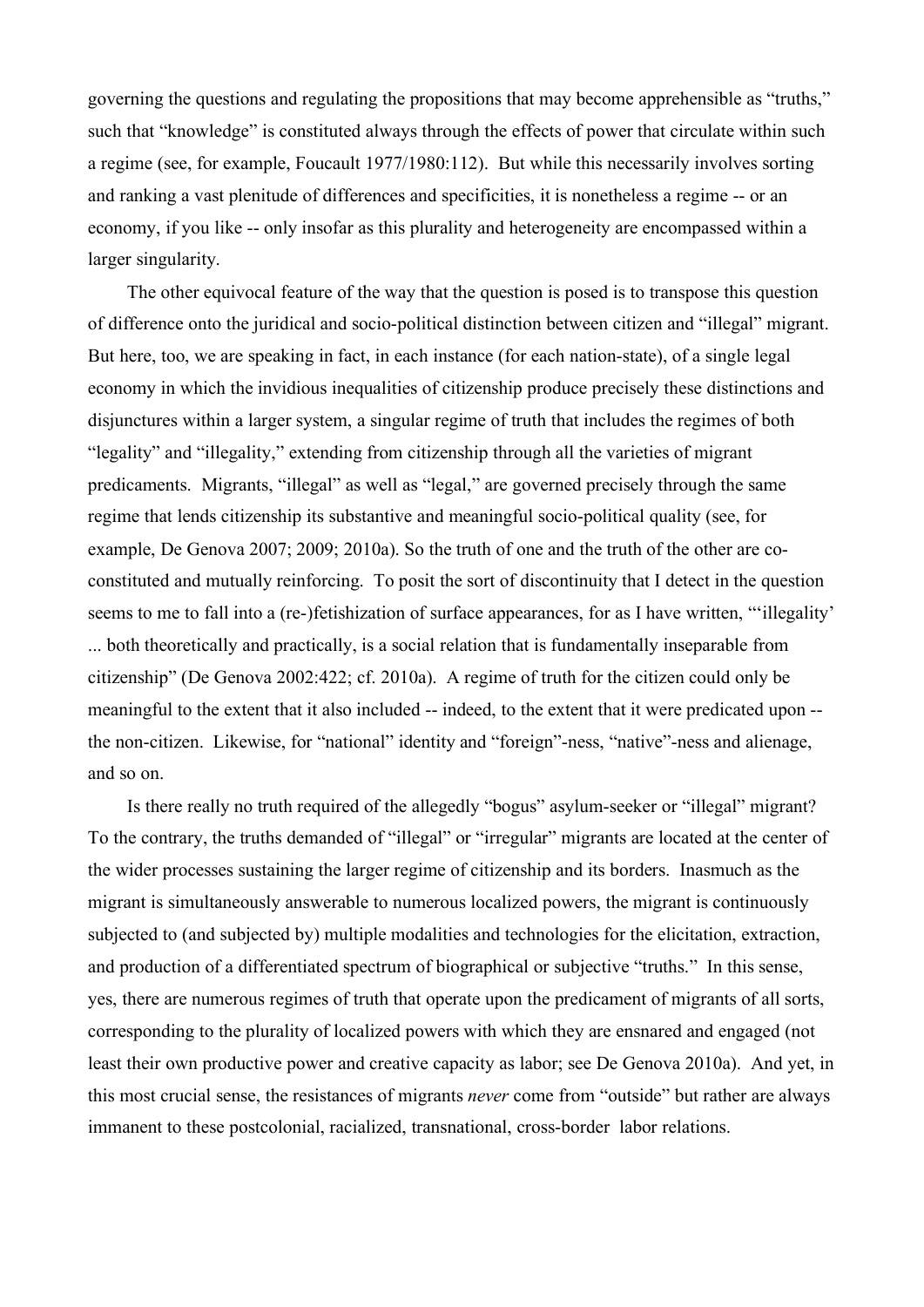6) The late Foucault, both in the interview and in the Courses at the Collège de France, draws our attention to the technologies of the self and to the question of subjectivation that today is getting more and more at the core of many analysis concerning political movements and new forms of struggle. As far as migrants' strategies of resistance are concerned, this approach arises some problematic issues. First of all because most of the time "clandestine" migrants find strategy to temporary dodge power's grasp by practices of desubjectivation, refusal and subtraction while no time and space seems to be left for practices which last in time and which could implicate both leeway and a space of visibility. Nevertheless, it could be argued that also forms of resistances like escapes or refusals and practices of desubjectivation at large, actually entail processes of subjectivation, that is transformations of one' own relationship to the others. According to you, what are limits and advantages of a political analysis on migrants' struggles framed in this way? Is there the risk to reinforce a current trend consisting in emphasizing migrants' subjectivity as the new revolutionary subject – according to many "leftist analysis" or as the surface for power's grasp – since today power wants to account for singular and extraordinary migrants' histories?

This question seems to me to merely re-state the previous one. In fact, the ostensibly excluded "irregular," "illegal," "clandestine" migrant is never truly "outside" of anything. And every aspect of the migrants' putative "invisibility" -- either imposed upon them by the migratory regime or adopted strategically by them in their efforts to dodge power's grasp -- is really always a kind of public secret, a kind of hiding in plain sight (De Genova 2012b; n.d.). Thus, we can only conceive of this as a heterogeneous process of subjectivation that accompanies all the dramatic severities but also all the pure banalities of migrant everyday life. One need only consider the complex ways in which undocumented migrants go about acquiring a variety of more localized and particular types of documentation in order to facilitate their predicaments of "illegality," acquiring not only many of the informal accoutrements of citizenship but also, sometimes, many of the formal ones as well, and mitigating their "illegal" status as merely a kind of disability or "handicap within a probationary continuum of citizenship" (Chauvin and Garcés-Mascareñas 2012). Here, it is instructive to recall Susan Coutin's insightful discussion of migrant "illegality" in terms of a complex and heterogeneous habitation, simultaneously, of juridically mandated "spaces of nonexistence" alongside the lived practices that constitute their physical presence and their substantive social existence (Coutin 2000:27-47). Thus, on the one hand, the social space of "illegality" is an erasure of legal personhood – a space of forced invisibility, exclusion, subjugation, and repression that "materializes around [the undocumented] wherever they go" (p.30) in the form of real effects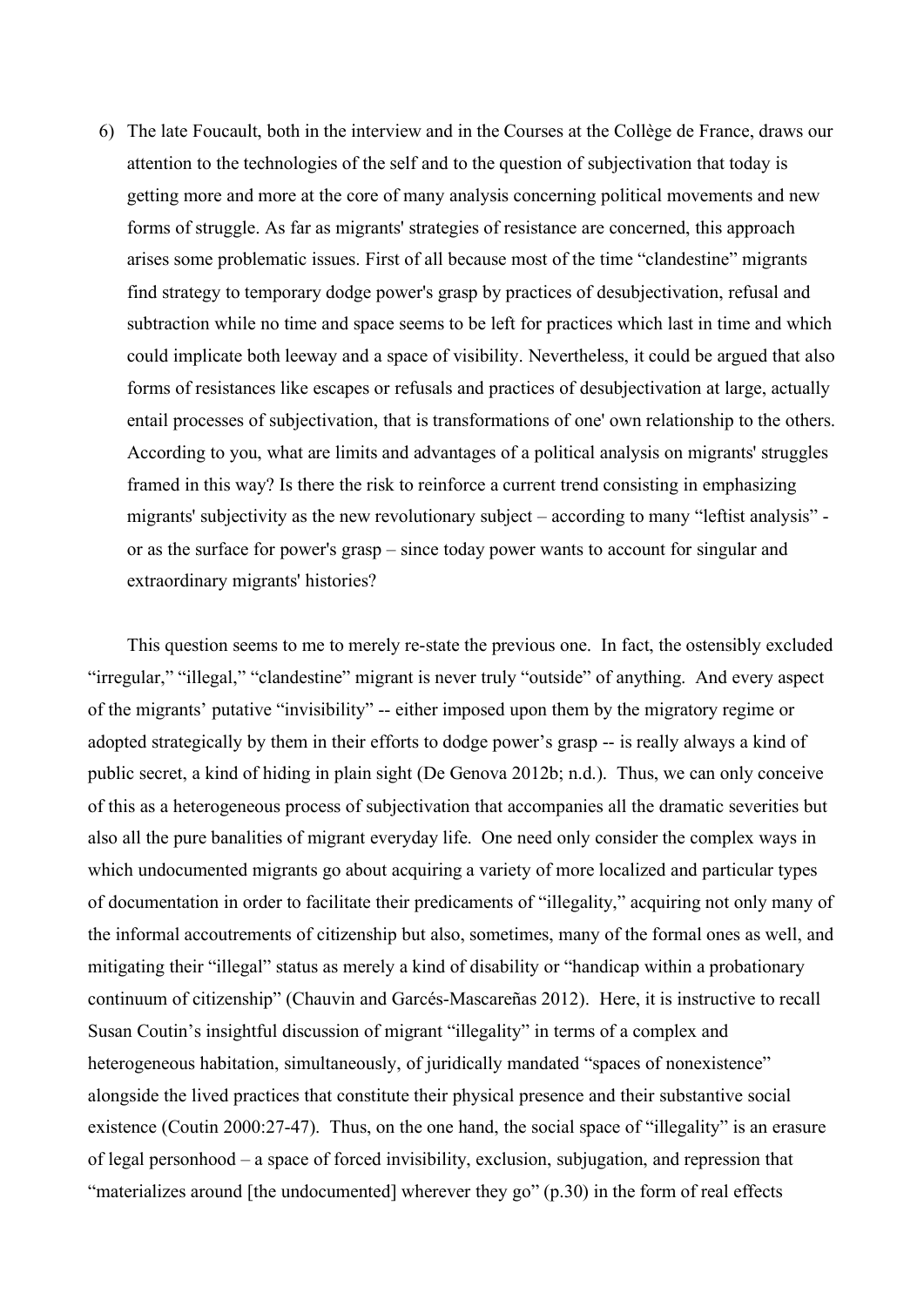ranging from hunger to unemployment (or more typically, severe exploitation and overemployment) to violence to death. On the other hand, they nevertheless inhabit a perfectly real and more or less entrenched social position and are incorporated into diverse social relations -- what I call the obscene of inclusion that always accompanies the spectacular scene of exclusion (De Genova 2012b; n.d.).

Do migrants represent a radical, oppositional (even revolutionary) subjectivity (labor against capital and the state), or do they represent a premier instance of the flexibility and tractability of neoliberal "human capital" (labor for capital)? Both possibilities exist and, moreover, both may be true, even simultaneously (De Genova 2009; 2010c). Such a simplistic dichotomy derives from the sorts of simplistic binarisms that can be fashioned only as purely abstract theoretical problems. As Foucault himself consistently maintained, however, the task of critical social and political analysis needs to be formulated in precise, specific, and grounded ways (1977/1980:126-31). "I'm not convinced that intellectuals -- starting from their bookish, academic, and erudite investigations - can point to the essential problems of the society in which they live," he elaborates, "On the contrary, one of the main opportunities for collaboration with 'non-intellectuals' is in listening to their problems, and in working with them to formulate these problems: what do the mentally ill say? What is life like in a psychiatric hospital?" (1981/1991:151). Indeed, what do migrants themselves say? What are the concrete circumstances and predicaments with which they struggle in everyday life? Here, the theoretical formulation of the problems ought to ensue closely from a material and practical engagement with the ethnography and history of migrants' struggles.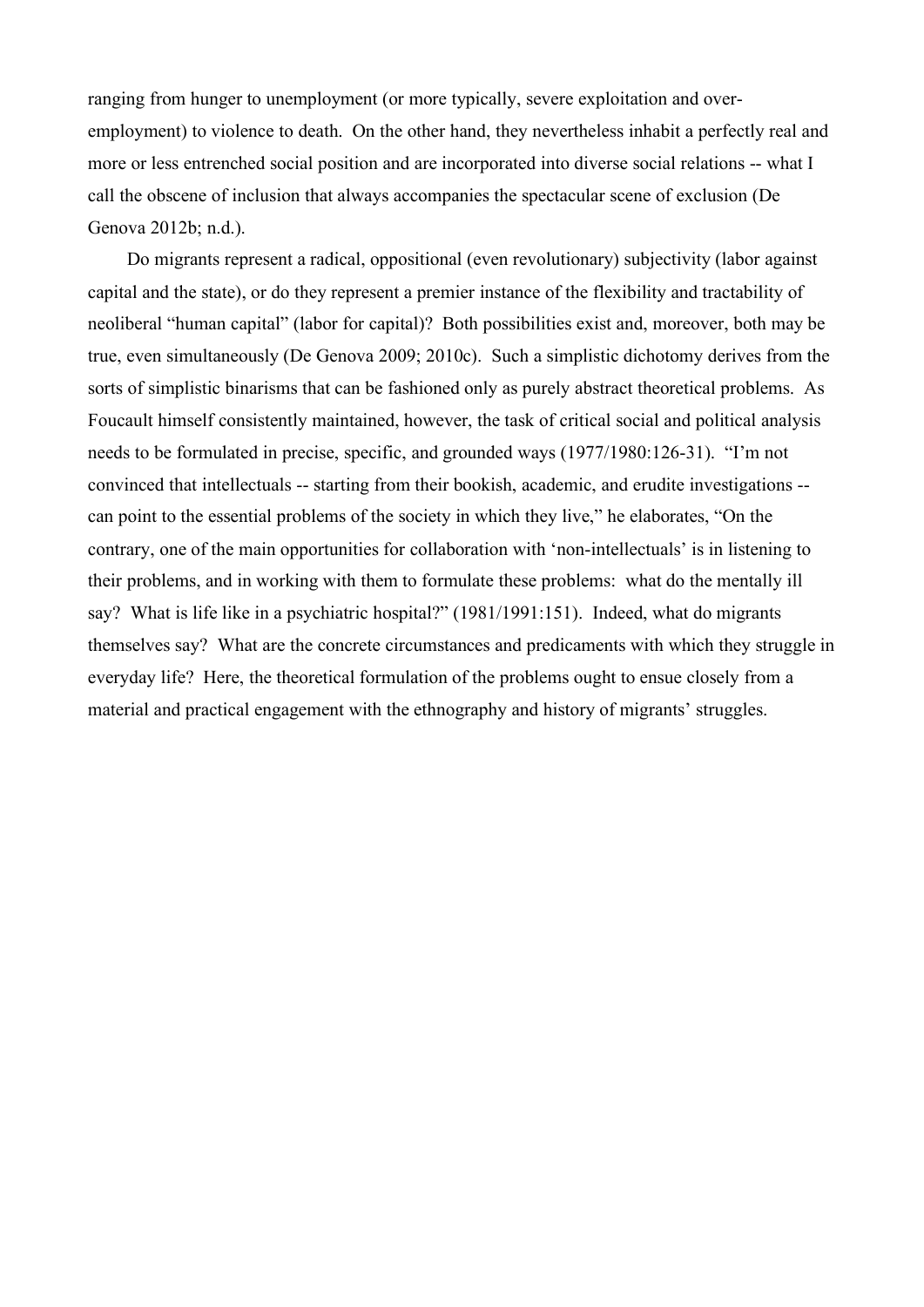7) The government of migration is grounded on a knowledge-based governance, where the instantiation of juridical partitions and categories – like the dividing between asylum seekers and economic migrants, or legal and illegal migrants – plays with a normative force. In this context, the question of whether and how to use existent categories is clearly at the front of critical migrations studies. Differently from Deleuze, in Foucault's account the question is not to invent new concepts as such, since every notion is rather part of a wider regime of concepts, or better of a regime of veridiction. Do you think that a critical gaze on migrations governmentality should seek to produce a counter-narrative on that issue or it's more a question of forcing and strategically working those normative partitions from within? To put differently, should we counter-act that discursive regime or the toughest challenge is rather to combine a critical discourse with effective political practices?

As suggested in my previous response, I am rather sympathetic to Foucault's inclination to strategically elaborate and tease out and force the terms of my critique from the extant regime of normative partitions and epistemological categories. Hence, I have insisted on the epistemological, theoretical, ethical, and political salience of de-naturalizing and de-fetishizing the hegemonic discourses and terminologies of "immigration" and migrant "illegality" by accounting for the historical specificities of their production as well as their embeddedness in ongoing struggles (De Genova 2002; 2005). Likewise, I have been deeply interested in the ways that migrants' struggles themselves intervene in the dominant discursive regime and play an active and protagonist role in both the recapitulation of hegemonic discourses as well as the reformulation of the terms and conditions of political struggle (De Genova 2009; 2010c)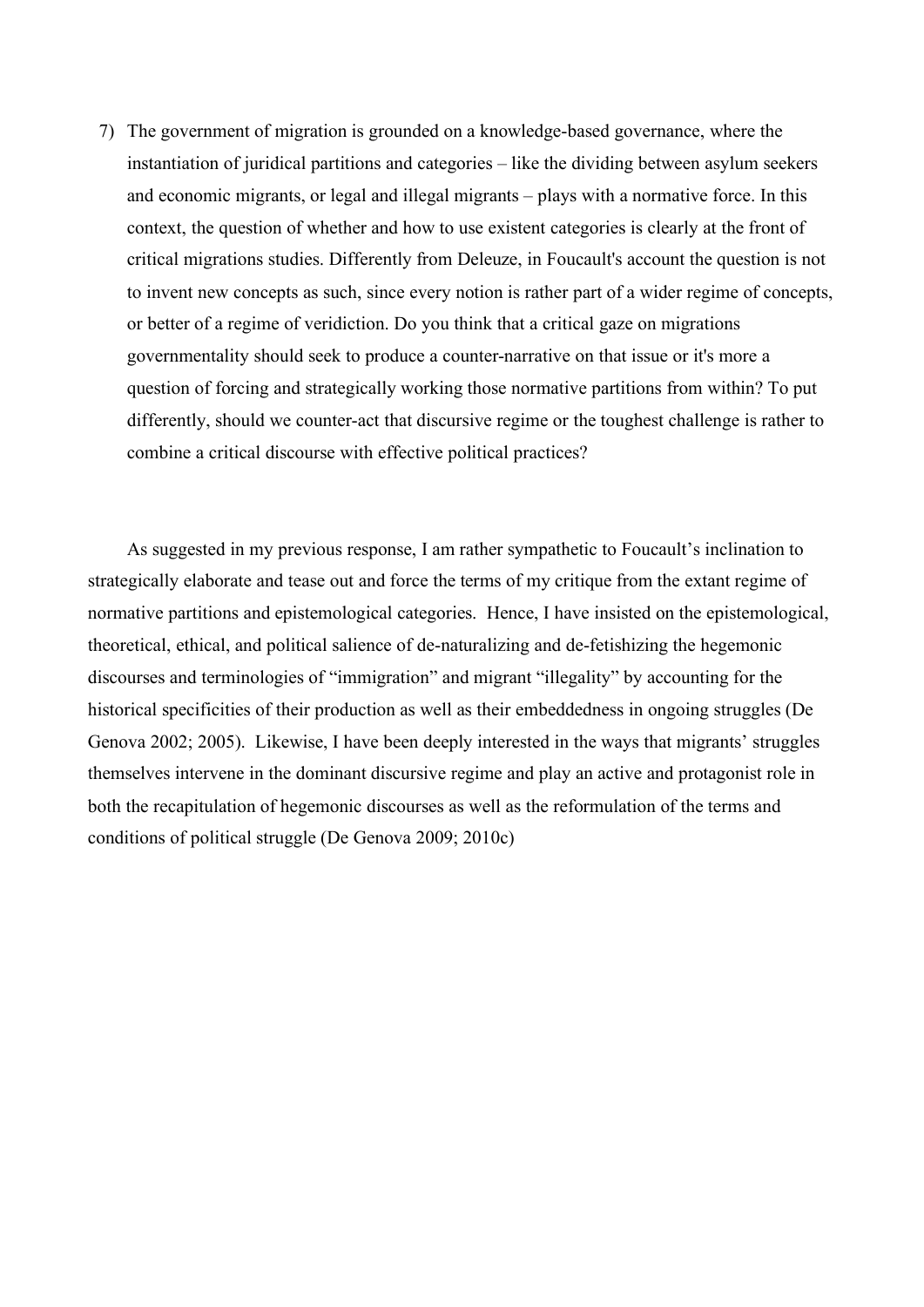8) Even though Foucault has never developed the issue of colonial spaces, his insistence on the plurality of histories and spaces, and his related critique to a linear historical and teleological model [*The scene of philosophy*, 1978] provide us, we believe, the analytical lens to undertake a history of our present(s) that accounts for the heterogeneity and differential dimension of the postcolonial European space. At the same time Foucault's analysis of racism [Society must be defended, 1976] frames the question of race in terms of political technology. Do you think that Foucault's spatial approach articulated his reflections on race and racism on the other hand could constitute an useful grid in order to rethink the relationships between migrations government and processes of racialisation in Europe, deconstructing the very European space as an unquestioned postulate?

Adopting the hypothesis of an inversion of Clausewitz's famous dictum, Foucault calls our attention to the paradox that "we are always writing the history of the same war, even when we are writing the history of peace and its institutions" (1997/2003:16). The politics of postcolonial racism -- and certainly, its institutionalization as an ordering of "peace" -- is surely apprehensible as such a continuation of colonial war. In this light, Foucault's reflections in *"Society Must be Defended"* on the historical themes of "invasion" and "conquest," and thus "race war," all take on an added salience. The limit in Foucault's discourse, however, derives from his constricting the critical problematization of the "national duality" thesis of nobiliary historical narratives to the presumptive scale of "the nation" -- exactly the scale at which this narrative is inverted by bourgeois historians and thus, the scale at which historical discourse is recomposed in the era and aftermath of the French Revolution (215-26). In order to adequately address postcolonial racism, however, we are compelled to contemplate a different duality -- a global duality, that between colonizer and colonized -- posited on a spatial scale that is transnational and supranational, and which subverts the possibility of sustaining the conceit of any monolithic and unitary European nationhood, just as it likewise upends the analogous illusion of a discrete and integral "Europe." Reflecting on the bourgeois inversion of historical discourse into a narrative of the nation's "totalizing completion" (228) that culminates with its realization in the universality of the State (236), Foucault closes the lecture of 10 March 1976 with some provocative suggestions about how, from the beginning of the nineteenth century, "history and philosophy began to ask the same question" and thus, "the dialectic was born" (237). Here, he is plainly referring to Hegel, but partaking of the familiar occlusion of the constitutive fact of colonialism that Susan Buck-Morss exposes in her fascinating work *Hegel, Haiti, and Universal History* (2009), Foucault does not depart from the self-referential "national" scale of this nationalist discourse, at precisely the juncture where universality was in fact being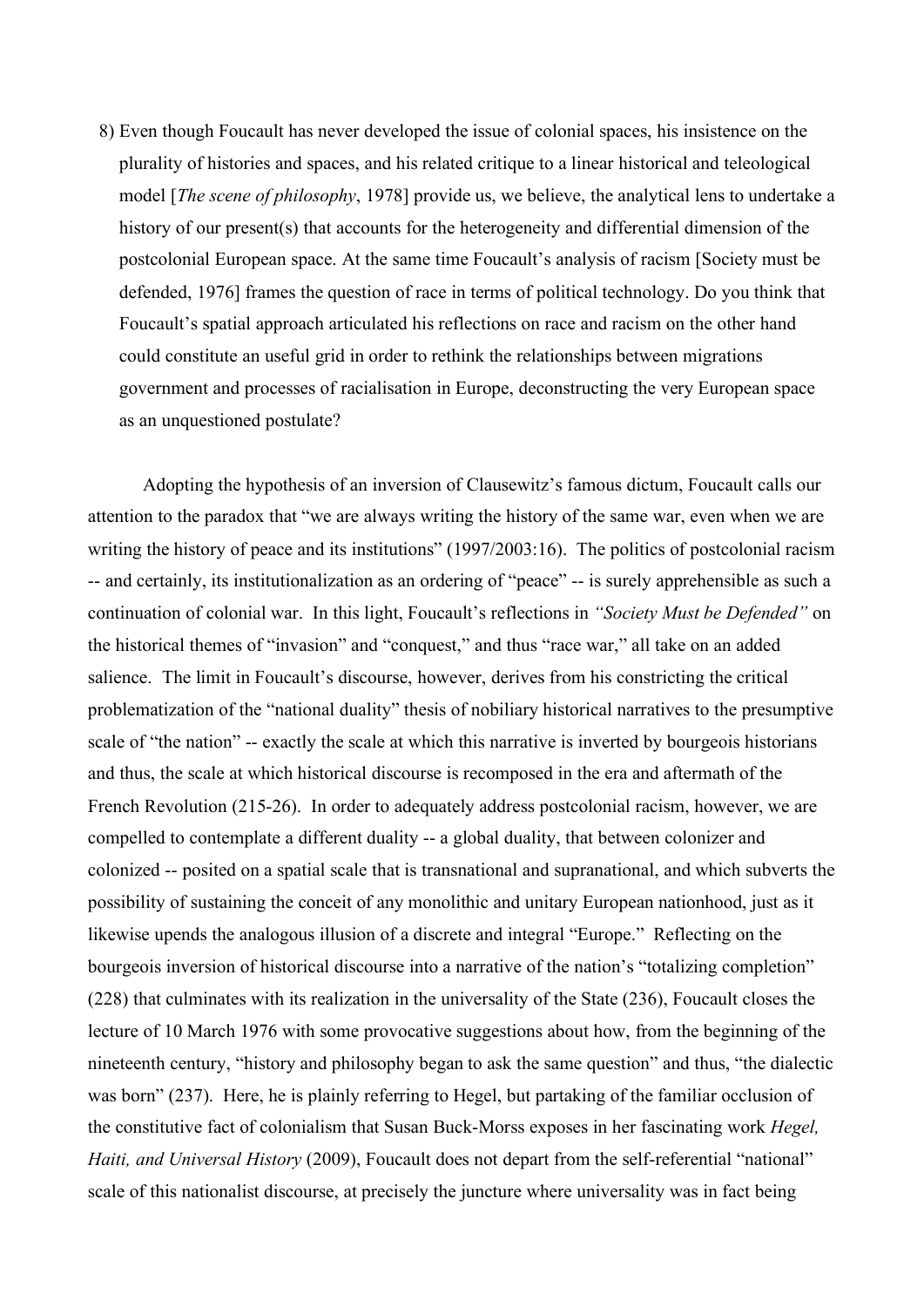posited philosophically in terms of a *global* history.

Certainly, Foucault acknowledges that "racism first develops with colonization," indeed, "with colonizing genocide," and links this to the a biopolitical form of warfare that is no longer "simply a matter of destroying a political adversary, but of destroying the enemy race" as a virtually "biological threat"(1997/2003:257). In this manner, Foucault makes the bold proposition that "once the State functions in the biopower mode, racism alone can justify the murderous function of the State" (256) and thus, "racism is inscribed as the basic mechanism of power, as it is exercised in modern States" (254). In all of this, Foucault has in mind what he deems "a new racism modeled on war" that "justifies the death-function in the economy of biopower," and in this regard, "is bound up with the technique of power … with the workings of a State that is obliged to use race, the elimination of races and the purification of the race, to exercise its sovereign power" (258). Predictably, then, Nazism -- and "Nazism alone" (260) -- serves for Foucault as the "paroxysmal" example (259-60). This is indubitably an intriguing and persuasive reading of the history and effectivity of racism, but inasmuch as it confines its purview to the explication of genocidal impulses and exterminationist exercises, it is one-sided: it rather flagrantly disregards the *productivity* of racist power. As I have already suggested, the government of migration is inseparable from the disciplinary maximization of the the potentialities and capacities of migrants *as labor*. Thus, its specifically racist dimensions have to be theorized not merely in the sovereign inclinations of border regimes to perpetrate low-intensity warfare and "let die" (241), but also in the particular ways in which migrants are subjected to the severities of one or another border and immigration regime in order to capture, cultivate, and intensify their specific life-force (and laborpower) (De Genova 2010a; 2012a). Racism is an indispensable feature of this larger process of inclusion as labor subordination, much as it was in an analogous way inextricable from prior legacies of slavery.

I have already suggested a caution in a previous response to the dangers of misusing the notion of a plurality of histories and spaces when thinking about the postcolonial, and here, the historical fact as well as the metaphor of *war* should serve to reiterate my reservation. What indeed does war and conquest accomplish if not the creation of one space and one history from what may previously have been two? A postcolonial perspective is precisely the sort of analytical framework that requires us to dismantle the unquestioned and naturalized unity, integrity, and singularity of the European space as hermetically discrete and self-contained: as myriad migrations come sweeping through this European space, what do we encounter but the returns of Europe's global (colonial) history? (De Genova 2010b).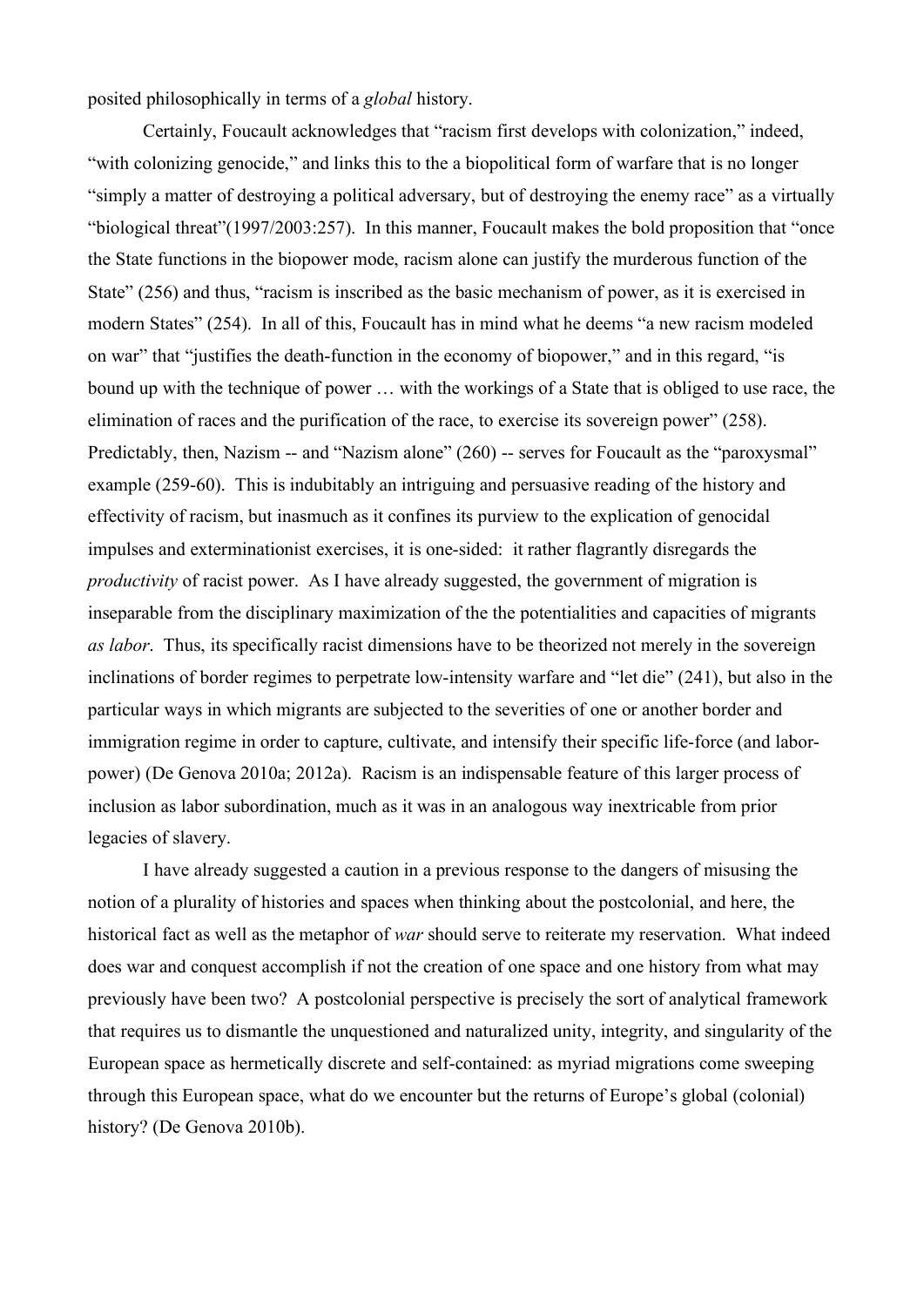### **References**

Agamben, Giorgio

1995/1998 *Homo Sacer: Sovereign Power and Bare Life*. Stanford, CA: Stanford University Press. 1996/2000 *Means without End: Notes on Politics*. Minneapolis: University of Minnesota Press.

Arendt, Hannah

1951/1968 *The Origins of Totalitarianism*. New York: Harvest/Harcourt.

Balibar, Etienne

1991 "The Nation Form: History and Ideology." Pp. 86-106 in Etienne Balibar and Immanuel Wallerstein. *Race, Nation, Class: Ambiguous Identities*. New York: Verso.

Buck-Morss, Susan 2009 *Hegel, Haiti, and Universal History*. Pittsburgh, PA: University of Pittsburgh Press.

Chauvin, Sébastien and Blanca Garcés-Mascareñas 2012 "Beyond Informal Citizenship: Exploring the New Moral Economy of Migrant Illegality." *International Political Sociology* 6(3).

Coutin, Susan Bibler

2000 *Legalizing Moves: Salvadoran Immigrants' Struggle for U.S. Residency*. Ann Arbor, MI: University of Michigan Press.

De Genova, Nicholas

2002 "Migrant 'Illegality' and Deportability in Everyday Life." *Annual Review of Anthropology* 31: 419-47.

2005 *Working the Boundaries: Race, Space, and "Illegality" in Mexican Chicago*. Durham, NC: Duke University Press.

2007 "The Production of Culprits: From Deportability to Detainability in the Aftermath of 'Homeland Security'." *Citizenship Studies* 11( 5): 421-48.

2008 "Inclusion through Exclusion: Explosion or Implosion?" *Amsterdam Law Forum* 1(1); Available at: <www.amsterdamlawforum.org>.

2009 "Conflicts of Mobility and the Mobility of Conflict: Rightlessness, Presence, Subjectivity,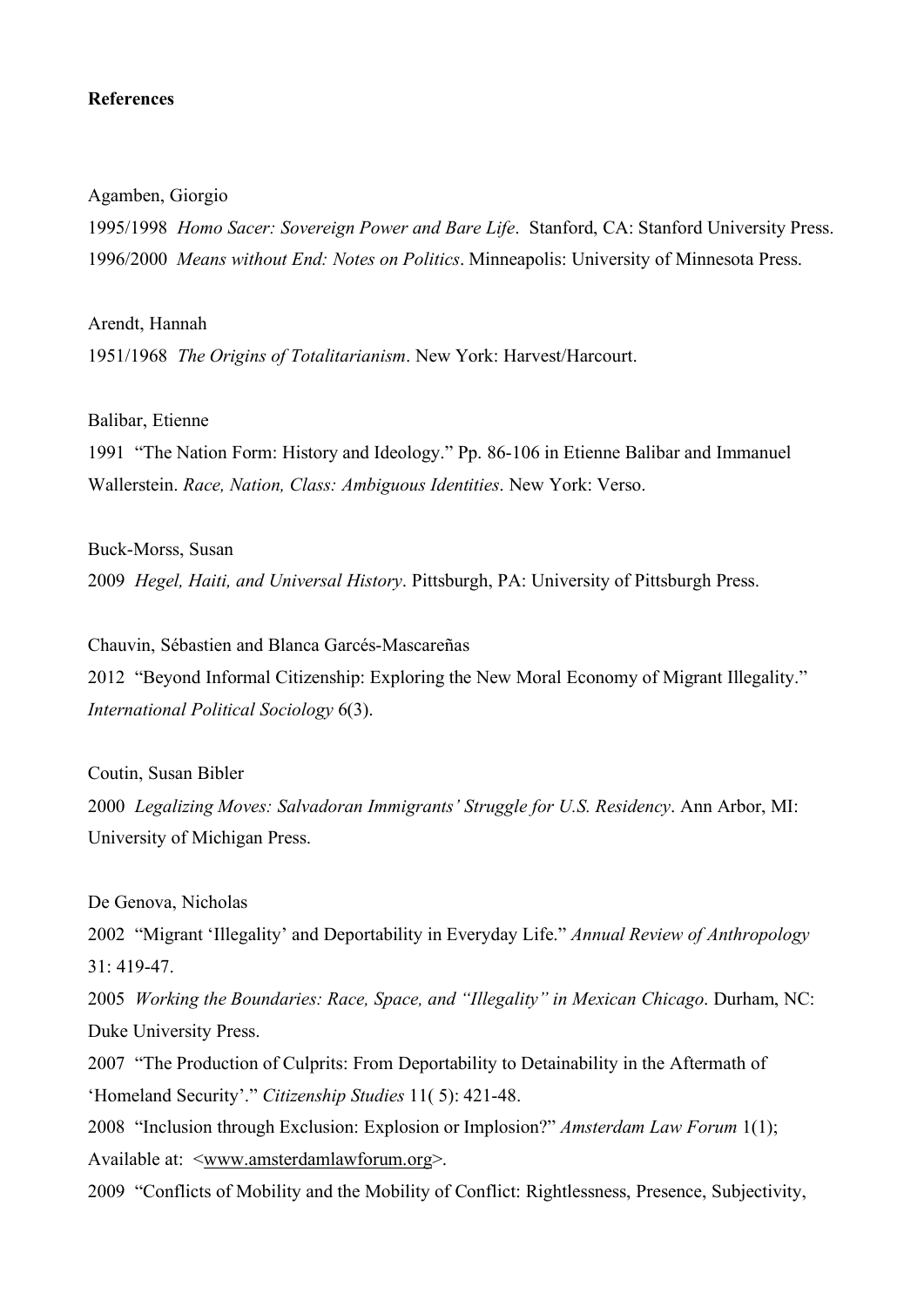Freedom." *Subjectivity* 29: 445–466.

2010a "The Deportation Regime: Sovereignty, Space, and the Freedom of Movement." Theoretical Overview (pp. 33-65) in Nicholas De Genova and Nathalie Peutz, eds. *The Deportation Regime: Sovereignty, Space, and the Freedom of Movement*. Durham, NC: Duke University Press.

2010b "Migration and Race in Europe: The Trans-Atlantic Metastases of a Post-Colonial Cancer." *European Journal of Social Theory* 13(3): 405-19.

2010c "The Queer Politics of Migration: Reflections on 'Illegality' and Incorrigibility." *Studies in Social Justice* 4(2): 101-126.

2011 "Alien Powers: Deportable Labour and the Spectacle of Security." Pp.91–115 in Vicki Squire, ed. *The Contested Politics of Mobility: Borderzones and Irregularity*. London and New York: Routledge.

2012a "Bare Life, Labor-Power, Mobility, and Global Space: Toward a Marxian Anthropology?" *CR: The New Centennial Review* 12(3).

2012b "Border, Scene and Obscene." In Thomas Wilson and Hastings Donnan (eds.), *A Companion to Border Studies.* Oxford, UK and Malden, MA: Wiley-Blackwell (in press).

n.d. "Spectacles of Migrant 'Illegality': The Scene of Exclusion, the Obscene of Inclusion." Under review with *Ethnic and Racial Studies*

### Foucault, Michel

1974 "Michel Foucault on Attica: An Interview" (with John K. Simon). *Telos* 19: 154-61. Reprinted in *Social Justice*18(3) [1991]: 26-34.

1975/1979 *Discipline and Punish: The Birth of the Prison*. New York: Random House.

1975/1980 "Prison Talk." Pp. 37-54 in Michel Foucault, *Power/Knowledge: Selected Interviews* 

*and Other Writings, 1972-1977*. (Colin Gordon, ed.). New York: Pantheon Books.

1976/1978 *The History of Sexuality: Volume 1: An Introduction*. New York: Vintage Books/ Random House.

1976/1980 "Questions on Geography." Pp. 63-77 in Michel Foucault, *Power/Knowledge: Selected Interviews and Other Writings, 1972-1977*. (Colin Gordon, ed.). New York: Pantheon Books. 1976[2007] "The Meshes of Power." Pp. 153-62 in Jeremy W. Crampton and Stuart Elden, eds. *Space, Knowledge and Power: Foucault and Geography*. Aldershot, UK: Ashgate. 1977/1980 "Truth and Power." Pp. 107-33 in Michel Foucault, *Power/Knowledge: Selected Interviews and Other Writings, 1972-1977*. (Colin Gordon, ed.). New York: Pantheon Books.

1978/1991 "Governmentality." Pp. 87-104 in Graham Burchell, Colin Gordon, and Peter Miller,

eds. *The Foucault Effect: Studies in Governmentality*. Chicago: University of Chicago Press.

1981/1991 *Remarks on Marx: Conversations with Duccio Trombadori*. Translated by R. James